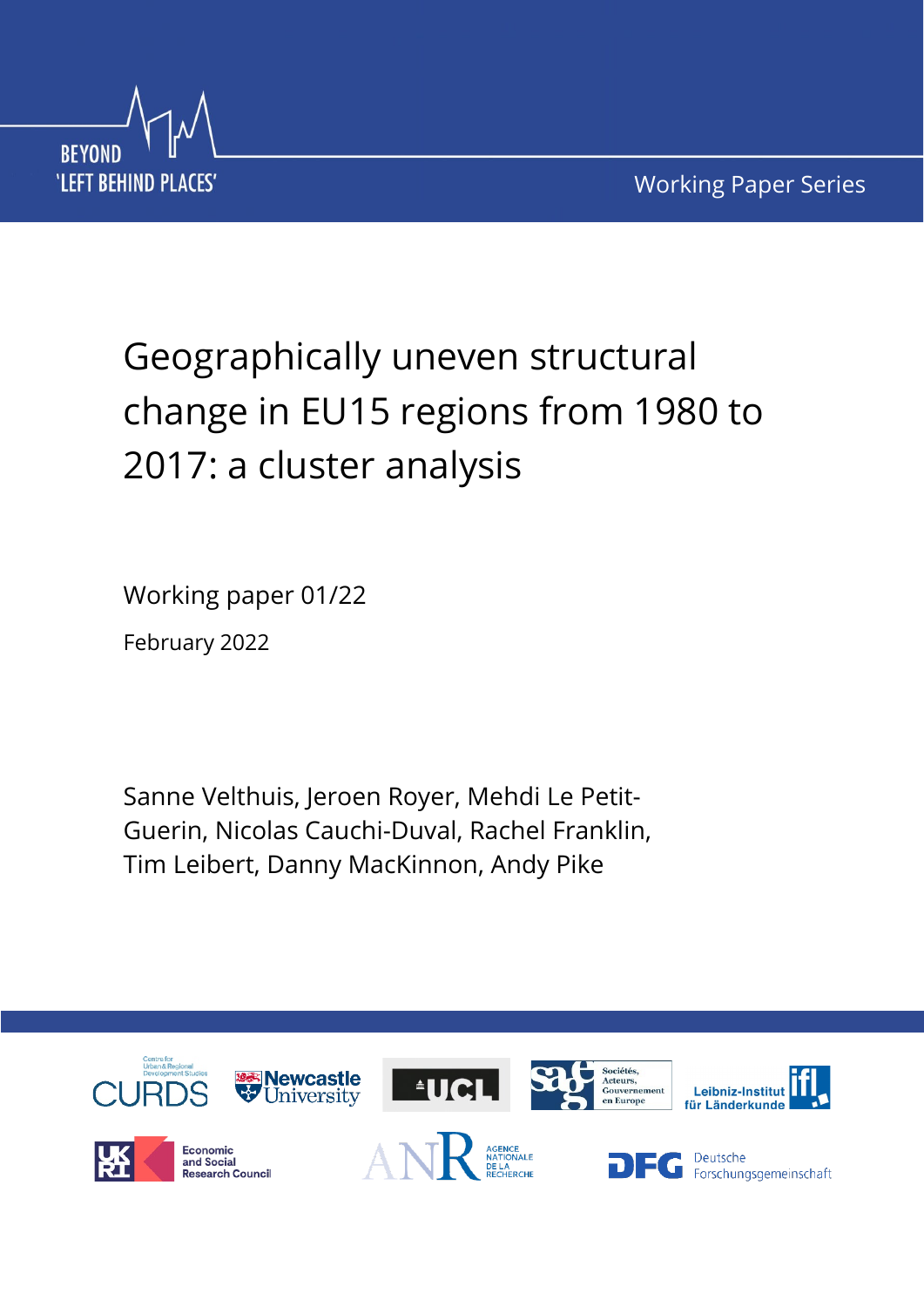## **Acknowledgements**

This working paper is an output from the project "Beyond 'Left Behind Places': Understanding Demographic and Socio-economic Change in Peripheral Regions in France, Germany and the UK" (grant reference ES/V013696/1), funded by the Economic and Social Research Council (ESRC), L'Agence Nationale de la Recherche (ANR), and the Deutsche Forschungsgemeinschaft (DFG). We are grateful to the funders for their support.

Centre for Urban and Regional Development Studies (CURDS)

Newcastle University

Newcastle upon Tyne, NE1 7RU

United Kingdom

#### <https://research.ncl.ac.uk/beyondleftbehindplaces/>

**S** [@PeripheralPlace](https://twitter.com/PeripheralPlace)

To cite this paper:

Velthuis, S., Royer, J., Le Petit-Guerin, M., Cauchi-Duval, N., Franklin, R., Leibert, T., MacKinnon, D., Pike, A. (2022) Geographically uneven structural change in EU15 regions from 1980 to 2017: a cluster analysis. Beyond Left Behind Places Project Working Paper 01/22. Centre for Urban and Regional Development Studies (CURDS), Newcastle University, UK. DOI: 10.31235/osf.io/xsgf9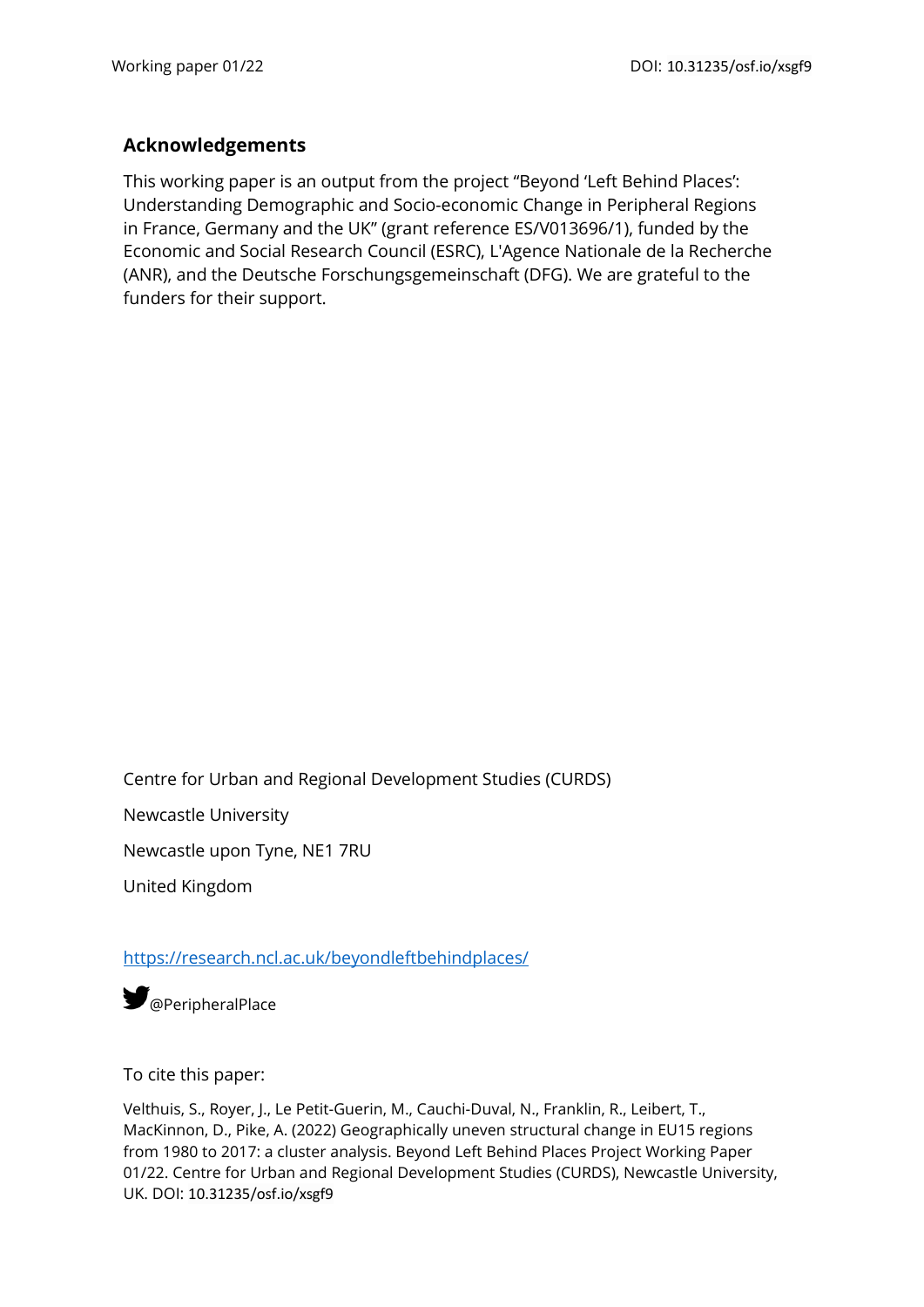# **Geographically uneven structural change in EU15 regions from 1980 to 2017: a cluster analysis**

Sanne Velthuis\*, Jeroen Royer\*\*, Mehdi Le Petit-Guerin\*\*\*, Nicolas Cauchi-Duval\*\*\*, Rachel Franklin\*, Tim Leibert\*\*, Danny MacKinnon\*, Andy Pike\*

\* Centre for Urban and Regional Development Studies (CURDS), Newcastle University \*\* Leibniz-Institut für Länderkunde

\*\*\* Sociétés, Acteurs, Gouvernement en Europe (SAGE), Université de Strasbourg

## **Abstract**

*This paper presents a cluster analysis of structural economic change within NUTS3 regions in the EU15. Based on regional changes in the employment shares of broad sectors since 1980, as well as the degree of initial and current specialisation in each sector, regions are allocated to one of eight clusters via a k-means clustering approach. These clusters are then interpreted in light of current debates about 'left behind places'. We find that there are several clusters of regions that have experienced less favourable structural change over the past four decades, each with their own set of characteristics.* 

# *1. Introduction: the importance of structural economic change for European regions*

There have been fundamental changes in the economic structures of European regions over the last several decades. These shifts are important to understand in light of debates about regions which have been 'left behind' by technological change and globalisation and marginalised by the increasing concentration of skilled jobs in cities (Kühn, 2015; MacKinnon et al., 2021). For instance, the (continued) decline of the manufacturing sector in many regions across Europe is cited as one of the factors behind the rise of political disenchantment and discontent in recent decades (Baccini & Weymouth, 2021; Caselli et al., 2021; Essletzbichler et al., 2018; Rodríguez-Pose, 2018).

As well as the process of deindustrialisation, the extent to which regions have managed to expand activity in knowledge-intensive, high value-added, tradeable services, versus relying on growth in lower value-added, non-tradable services, has been important for their economic, social and political fortunes (Florida, 2021; Iammarino et al., 2017; Martin, 2015). In particular, there is concern that employment growth in certain regions has increasingly been in relatively low value-added sectors characterised by lower-paid, lower-quality employment (Capello & Fratesi, 2013; Consoli & Sánchez-Barrioluengo, 2019). These shifts have implications not only for productivity growth and thus the performance of the regional economy (Tyler et al., 2017), but also for the employment opportunities, conditions and living standards of people working in these regions.

This working paper analyses the changing economic structures of EU15 regions from 1980 to 2017, using a cluster analysis to group regions according to both their initial sectoral structures and the changes in these structures over the subsequent 37 years. The aim is to identify clusters of regions that have experienced similar patterns of sectoral change, including clusters that are characterised by less favourable forms of structural transition (or lack thereof). The analysis is designed to enable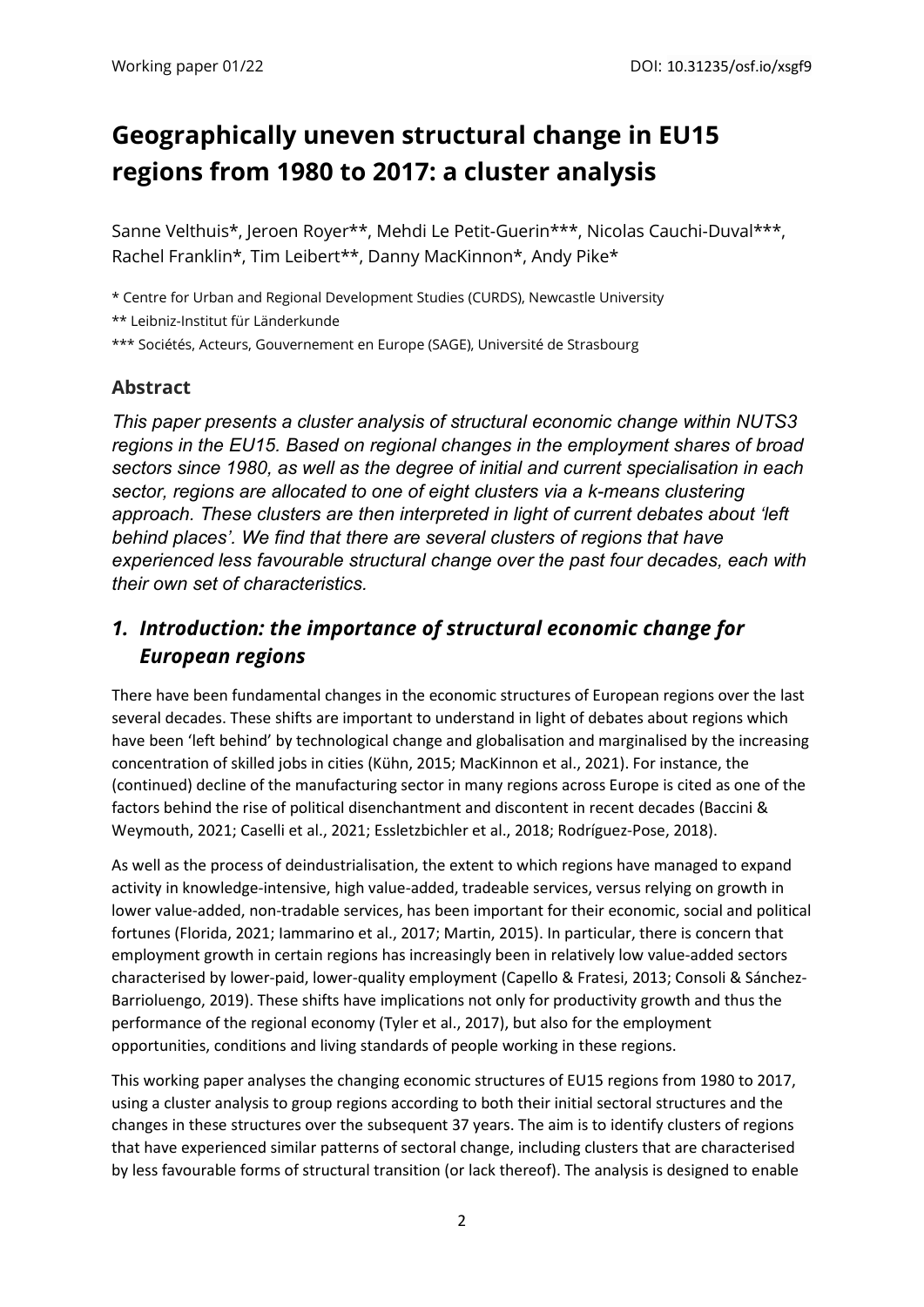an exploration of the heterogeneity that exists within both structurally advantaged and structurally weaker regions, in line with other analysis that emphasises the existence of a variety of different types of 'left behind' places (Martin et al., 2021). Through the analysis several types of regions are identified that could be described as less structurally advantaged, including: regions affected by large-scale deindustrialisation; regions characterised by a reliance on public sector employment in the absence of a strong tradeable economy; and regions characterised by a high and/or growing presence of low value-added service activities such as retail and hospitality. The identification of these groups of regions as relatively distinct clusters illustrates the variegation that exists when it comes to structural change at the regional level.

## *2. Data*

For this analysis, we measure the sectoral structure of the regional economy based on employment, rather than output, because the former is likely to be of more direct relevance in shaping the economic opportunities for people living and working in the region in question. Our data come from the Annual Regional Database of the European Commission's Directorate General for Regional and Urban Policy (ARDECO). The data series used is 'Employment by NACE Sector', which breaks down total employment in all NUTS3 regions into six (groups of) NACE (Nomenclature statistique des Activités économiques dans la Communauté Européenne) sectors<sup>[1](#page-3-0)</sup>:

- agriculture (NACE sector A),
- $\bullet$  industry (NACE sectors B-E)<sup>[2](#page-3-1)</sup>,
- construction (NACE sector F),
- other private services (NACE sectors G-J),
- financial and business services (NACE sectors K-N), and
- public sector (referred to as 'non-market services' by ARDECO) (NACE sectors O-U)<sup>[3](#page-3-2)</sup>.

Of these six sectors, we only use four: *industry*; *financial and business services*; *other private services*; and the *public sector*. The sector labelled 'other private services' is composed of the subsectors wholesale and retail; accommodation and food services; transport and storage; and information and communication. Of these, wholesale and retail is by far the biggest sector across the EU15, followed by the accommodation and food service sector (also referred to as the hospitality sector) (Eurostat, 2022).

Two sectors are left out of the analysis. Agriculture is not included because the employment data for this sector is either incomplete or lacking in precision for many UK regions, meaning we would lose these regions from the cluster analysis if agriculture is included.<sup>[4](#page-3-3)</sup> It additionally tends to be a very small sector in employment terms. The construction sector is excluded because, like the agricultural sector, it tends to be small in size, and we want to prevent this small sector from having an outsized

<span id="page-3-2"></span><sup>3</sup> This final group isn't strictly limited to non-market services, since it also includes the sectors 'Arts, Entertainment and Recreation' and 'Other Service Activities'. However, the sectors 'Public Administration and Defence, Compulsory Social Security', 'Education', and 'Human health Services and Residential Care and Social Work Activities' make up the majority of employment in this group. <sup>4</sup> Due to the rounding used in the UK employment data after the year 2000, it is unfortunately not

<span id="page-3-0"></span><sup>1</sup> Although the six categories used by ARDECO are a combination of individual sectors and groups of sectors, the term 'sector' is used for all six in the rest of this paper.

<span id="page-3-1"></span><sup>2</sup> This broad sector includes mining and quarrying; electricity, gas, steam and air-conditioning supply; and water supply, sewerage, waste management and remediation.

<span id="page-3-3"></span>possible to reliably calculate agricultural employment using total employment and employment in each of the other sectors.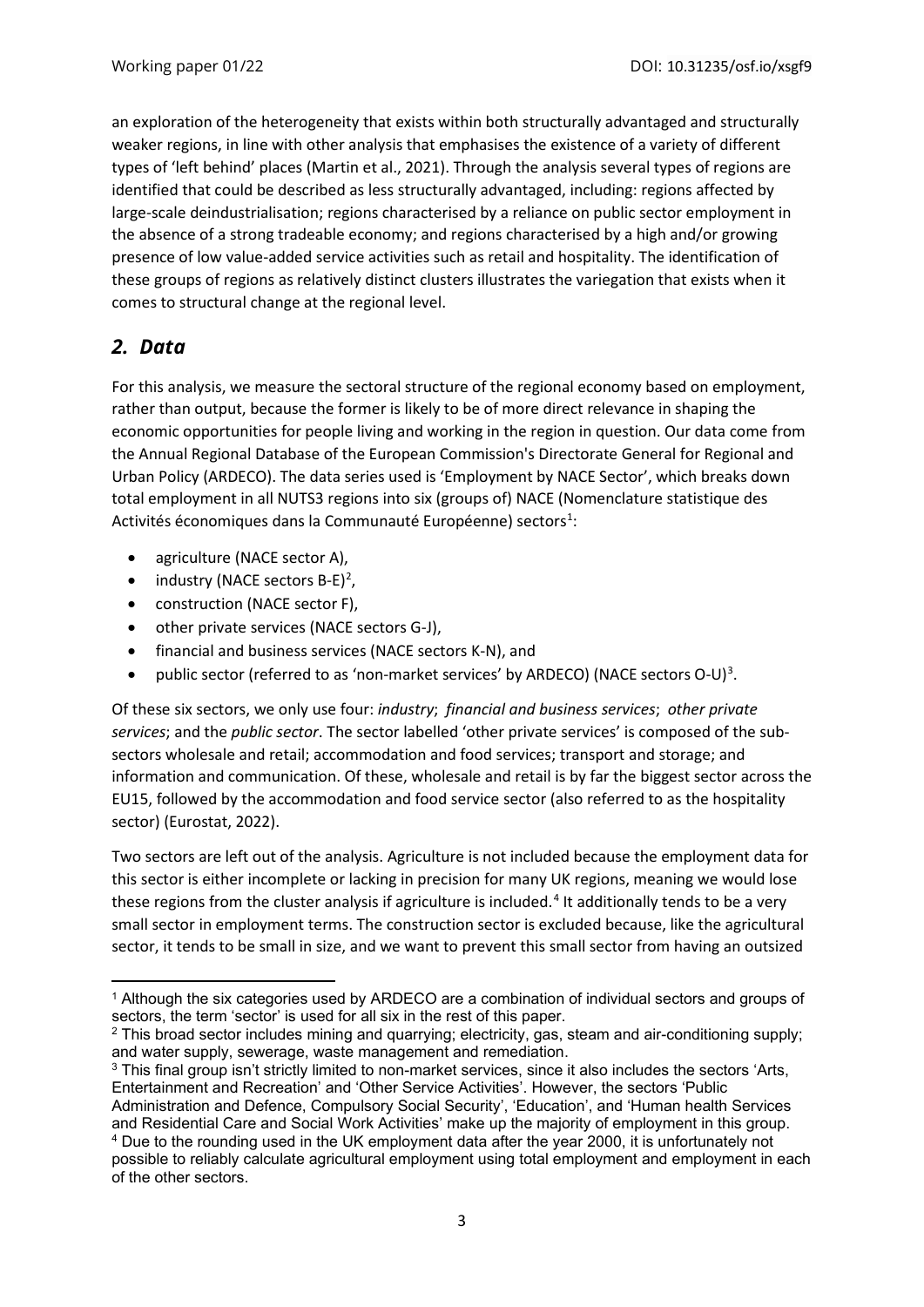influence on the results, particularly because of the ambiguity inherent in interpreting its role in structural change.<sup>[5](#page-4-0)</sup> Appendix A has more detail on how the results differ when these two sectors are included in the analysis. Employment is counted at the region of work, and so the data refer to the sectoral mix of workers employed in each region rather than those living in the region, although in many cases a considerable proportion of regional workers are likely to be resident in the same NUTS3 region.

We use data for the years 1980 and 2017 (the latest available complete data at the time of writing). We use 1980 as our starting point because for many regions the 1980s were an important decade in terms of structural change, especially with regards to the growth of financial and business services. Particularly in the UK, there are regions in which more than half of the total growth in financial and business services seen between 1980 and 2017 occurred during the 1980s. Because no data is available for eastern German regions before 1991, the choice of 1980 as our starting point does mean that these areas (which account for 19 per cent of German regions) are omitted from the analysis. Furthermore, we exclude the French overseas territories, but include the Canary Islands, Azores and Madeira. In total our sample contains 1,023 NUTS3 regions.

# *3. Methods*

## **Input variables for cluster analysis**

To measure sectoral change, we subtract each sector's employment share in 1980 from its employment share in 2017, in order to arrive at the change in that sector's share of overall employment, expressed in percentage points. The reason for measuring sectoral change as the difference between a sector's employment share in 1980 and its employment share in 2017, rather than as a proportion of the sector's initial employment share, is because we're interested in the effect of changes in the size of each sector on the overall composition of regional employment, and because we want to prevent small sectors that experience large changes in employment as a proportion of their initial size from having a disproportionate effect on the results.

Although the aim of the analysis is to capture sectoral change, we also include the employment share of each sector in 1980, and its share of employment in 2017, as inputs in the cluster analysis. This is because in evaluating sectoral change, the initial sectoral composition of regions also matters. For instance, the same amount of decline in industrial employment will have different impacts depending on the initial size of the industrial sector as a share of the overall economy, and the same is true for growth or decline in other sectors. Unlike other analyses (Capello & Fratesi, 2013), we measure how the sectoral composition of the regional workforce compares to the national sectoral mix, using location quotients. The reason for this is to remove national differences in sectoral structure from consideration in order to identify groups of regions that have experienced similar structural shifts relative to their country as a whole. The changing role that regions play in their national economic structure is likely to be a more salient reference point when it comes to shaping perceptions of being 'left behind' or not than how they compare to the economic structure of the EU15 as a whole (Hüther & Südekum, 2019; Martin et al., 2021). Moreover, regional differences within the same country are likely to have greater relevance than differences between countries when it comes to individual decisions about residential (im)mobility, since people are more likely to consider relocating to another region within their current member state than to another country. To

<span id="page-4-0"></span><sup>5</sup> The construction accounted for 8.7 per cent of employment across the EU15 in 1980, and 6.1 per cent in 2017. The agricultural sector accounted for 8.7 per cent of employment in 1980 and 2.1 per cent in 2017.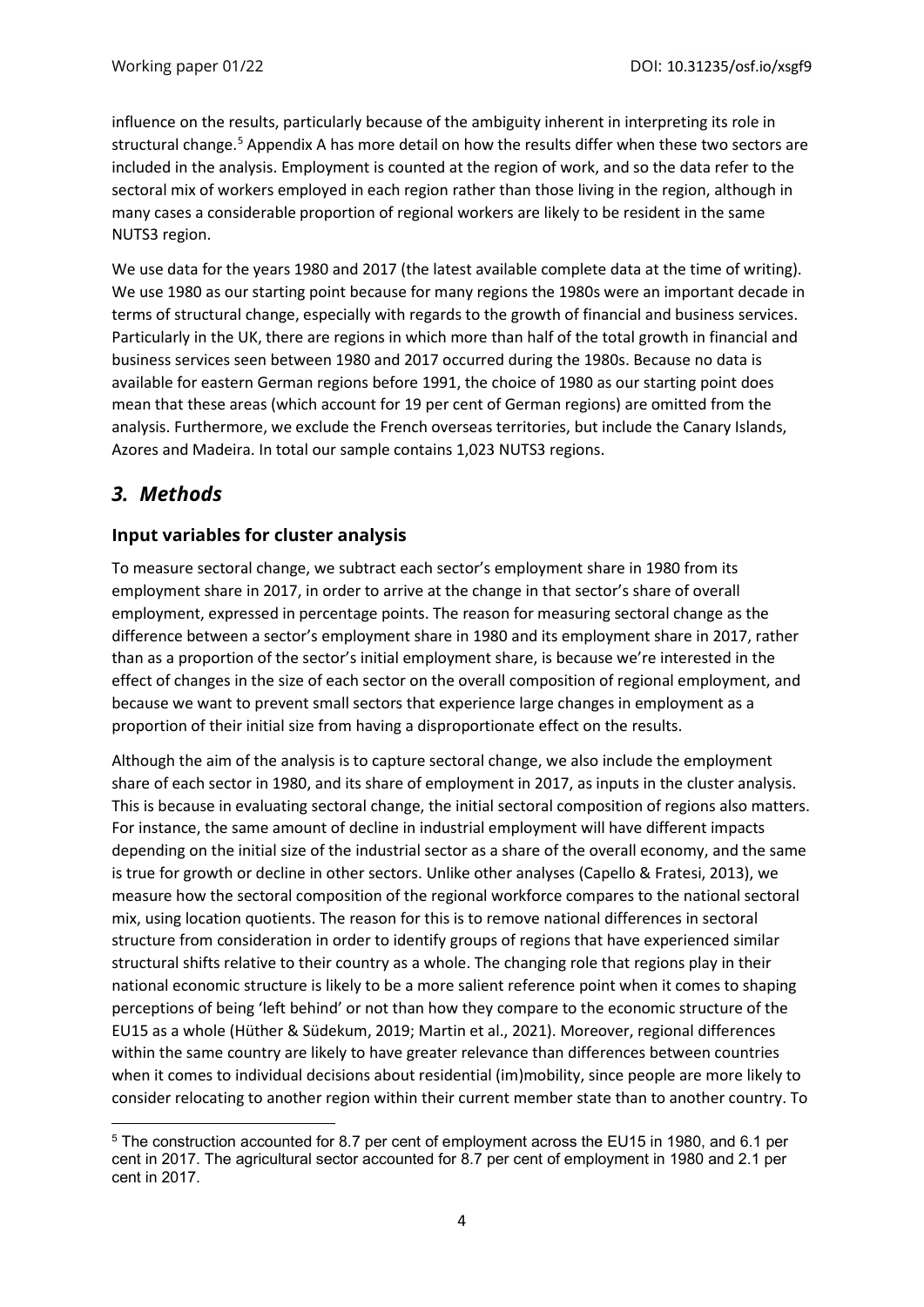calculate the location quotients for each sector, the region-level employment shares are divided by the employment share of the relevant sector at the national level, and the resulting measure is thus an indicator of the extent to which a sector is over- or under-represented in the region relative to the national sectoral structure.

To summarise, the input variables to the clustering are the following:

- Location quotients 1980:
	- o Industry
	- o Financial & business services
	- o Public sector
	- o Other private services
- Change in employment share (in percentage points):
	- o Industry
	- o Financial & business services
	- o Public sector
	- o Other private services
- Location quotients 2017:
	- o Industry
	- o Financial & business services
	- o Public sector
	- o Other private services

#### **Clustering approach**

Using these input variables, a cluster analysis was conducted to group NUTS3 regions into clusters that share similar combinations of characteristics. Though in regional analysis, hierarchical clustering methods are sometimes used (Aumayr, 2006; Hedlund, 2016; Kronthaler, 2005), here a k-means approach was chosen since it was found to result in more intuitive and well-defined clusters and to be less sensitive to outliers. K-means clustering is an oft-used technique in analysis of neighbourhood types (Delmelle, 2016; Patias et al., 2021; Wei & Knox, 2014).

The aim of k-means clustering is to assign objects to a predetermined number of clusters (k) such that within-cluster variance is minimised and between-cluster variance is maximised.<sup>[6](#page-5-0)</sup> To achieve this, the k-means method uses an iterative cycle of steps. First, a predefined number of data points are randomly selected to act as initial cluster centroids and each data point is assigned to its nearest centroid. Then, the cluster centroids are moved, such that the sum of the squared Euclidean distances between the centroid and the data points assigned to that centroid is minimised. Each data point is again assigned to its nearest centroid, and the cycle starts again. These steps are repeated until each data point is assigned to its 'optimal' centroid and the centroid positions are stable.

Because the exact solution found by the k-means algorithm varies depending on the initial position of the cluster centroids, we use a modification that involves taking multiple sets of starting positions and selecting the 'best' set, i.e. the set that minimises the total squared sum of distances, as the starting point for the iterative cycle. Fränti and Sieranoja (2019) find that this technique, sometimes

<span id="page-5-0"></span> $6$  More precisely, minimising within-cluster variance (i.e. the sum of the squared distances between each data point in a cluster and the cluster centroid) is the aim that the k-means algorithm was designed for and the aim that it is mostly used for, but the same algorithm can be used to achieve aims other than this (Fränti & Sieranoja, 2019).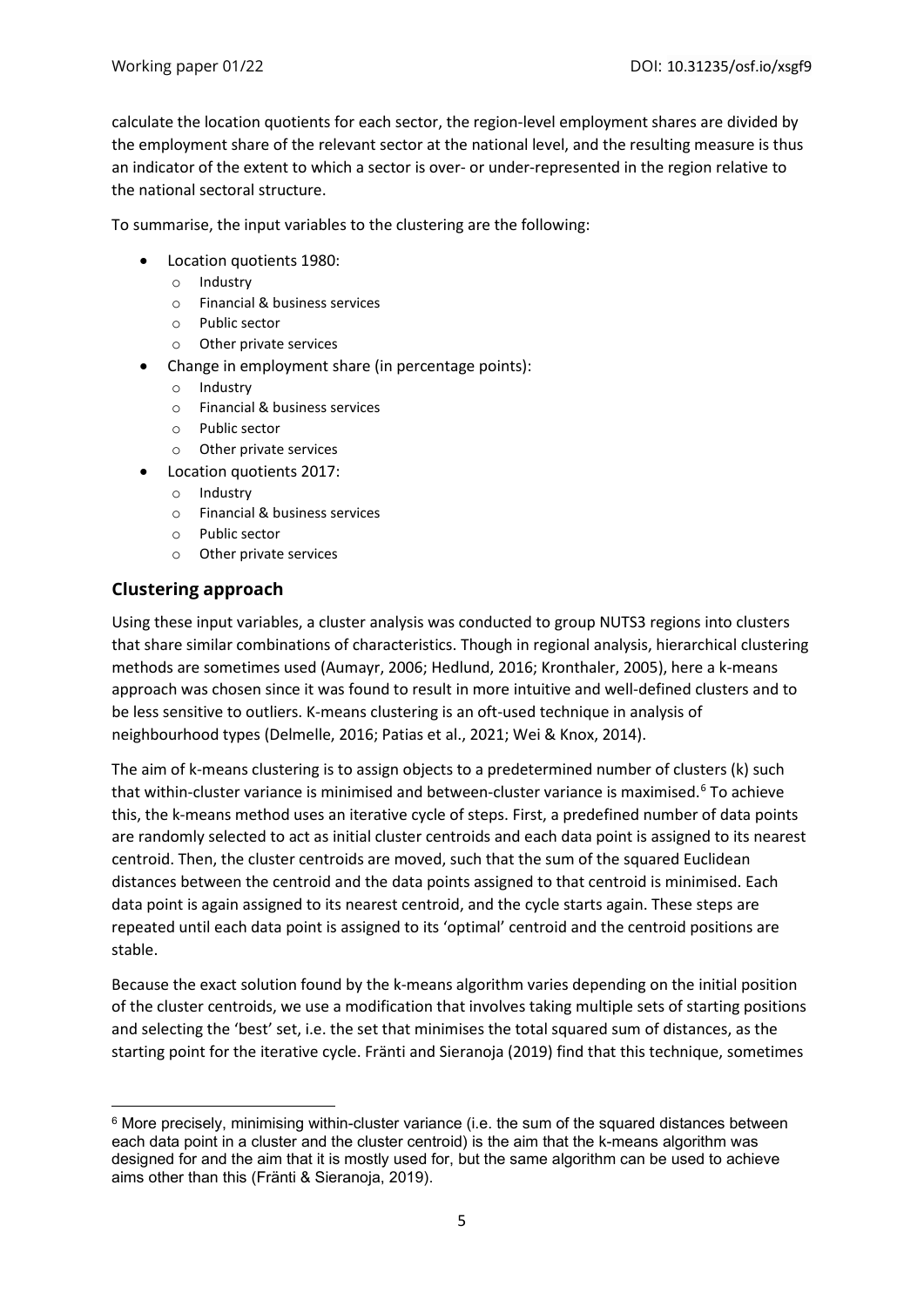called repeated k-means or multi-start k-means, tends to lead to significant improvement in the performance and stability of the k-means algorithm.

As no definitive criterion exists to determine the 'right' number of clusters, an elbow plot and silhouette plot were examined. These both suggested that an eight-cluster solution represented a good balance between separation of clusters and the amount of overall variance explained, while maintaining a manageable number of clusters. Even with eight clusters, only 44.4 per cent of the total variance (sum of squares) is explained, attesting to the degree of heterogeneity across EU15 regions in terms of sectoral structure and change, and the inherent difficulty in capturing the multidimensional nature of structural change in a small number of clusters.

# *4. Results: distinct patterns of structural change as identified through cluster analysis*

*[Table 1](#page-6-0)* shows the number of regions that are part of each cluster, along with cluster mean values on each of the indicators used. Each cluster clearly displays a distinct combination of sectoral location quotients and sectoral shifts over time.

|                                        | Cluster 1 | Cluster 2 | Cluster 3 | Cluster 4 | Cluster 5 | Cluster 6 | Cluster 7 | Cluster 8 |
|----------------------------------------|-----------|-----------|-----------|-----------|-----------|-----------|-----------|-----------|
| Location quotients 1980                |           |           |           |           |           |           |           |           |
| Industry                               | 1.6       | 1.2       | 0.7       | 0.7       | 0.8       | 1.0       | 0.7       | 0.6       |
| Fin. & bus. services                   | 0.7       | 0.6       | 0.6       | 1.0       | 2.0       | 0.9       | 1.0       | 0.7       |
| Public sector                          | 0.8       | 0.9       | 1.5       | 1.0       | 0.8       | 1.1       | 1.0       | 0.8       |
| Other private services                 | 0.8       | 0.8       | 0.9       | 1.4       | 0.9       | 1.1       | 1.4       | 0.8       |
| Change in empl. share                  |           |           |           |           |           |           |           |           |
| Industry                               | $-25.0$   | $-7.5$    | $-7.5$    | $-9.0$    | $-10.2$   | $-14.1$   | $-7.7$    | $-3.2$    |
| Fin. & bus. services                   | 8.1       | 6.1       | 6.2       | 4.0       | $-3.3$    | 10.5      | 5.6       | 4.6       |
| Public sector                          | 12.3      | 7.4       | 3.6       | 16.6      | 12.8      | 7.7       | 5.0       | 13.8      |
| Other private services                 | 8.5       | 4.9       | 5.7       | $-5.9$    | 8.5       | 2.3       | 6.6       | 10.3      |
| Location quotients 2017                |           |           |           |           |           |           |           |           |
| Industry                               | 1.4       | 1.7       | 0.9       | 0.7       | 0.8       | 0.9       | 0.7       | 0.9       |
| Fin. & bus. services                   | 0.8       | 0.7       | 0.7       | 0.9       | 1.2       | 1.0       | 0.9       | 0.6       |
| Public sector                          | 1.0       | 0.9       | 1.2       | 1.2       | 1.0       | 1.0       | 0.9       | 1.0       |
| Other private services                 | 1.0       | 0.9       | 1.0       | 1.0       | 1.0       | 1.0       | 1.3       | 0.9       |
| Number of regions                      | 147       | 216       | 165       | 81        | 46        | 177       | 59        | 132       |
| Percentage of regions                  | 14.4      | 21.1      | 16.1      | 7.9       | 4.5       | 17.3      | 5.8       | 12.9      |
| Population in 2017<br>(million)        | 64.2      | 55.0      | 39.0      | 21.9      | 22.6      | 122.4     | 24.0      | 16.2      |
| Percentage of total EU15<br>population | 17.6      | 15.0      | 10.7      | 6.0       | 6.2       | 33.5      | 6.6       | 4.4       |

#### <span id="page-6-0"></span>**Table 1: Cluster mean values on each indicator**

Source: Authors' analysis based on ARDECO data on employment by NACE sector. Darker colour = higher location quotient/increase in employment share, except for change in industry where a darker colour indicates a larger decrease in the employment share of industry (given that the overall trend for this period is one of deindustrialisation).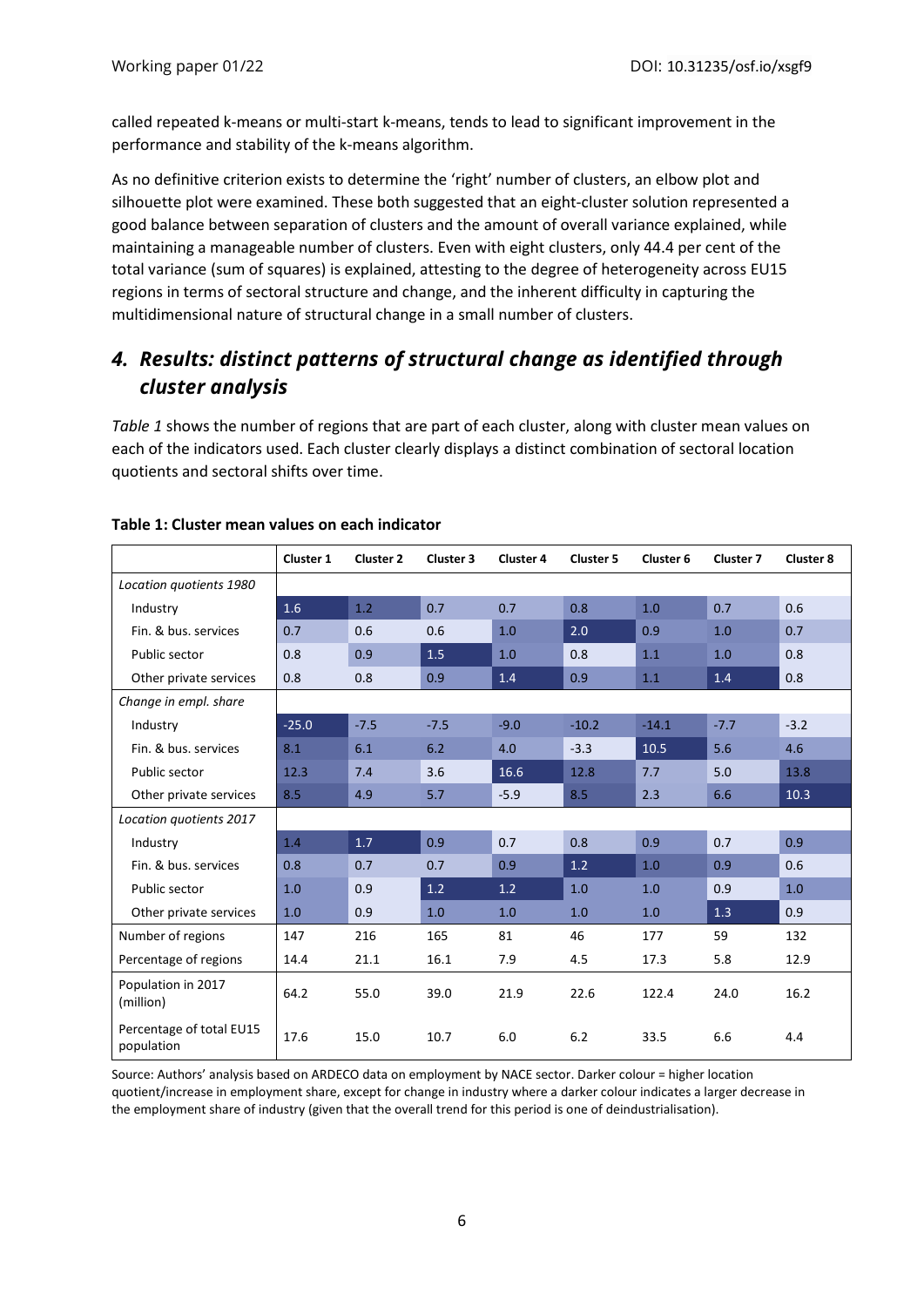*[Figure 1](#page-7-0) shows* the geographic distribution of the clusters across the EU15.

<span id="page-7-0"></span>



Source: Authors' analysis based on ARDECO data on employment by NACE sector*.* Source of administrative boundaries is EuroGeographics.

## **Cluster descriptions**

Below we describe the main characteristics of each of the eight clusters, based on the mean values for each indicator shown in *[Table 1](#page-6-0)*. It is important to bear in mind that there often is substantial within-cluster variety, so the regions in a particular cluster will vary in certain ways from the general pattern seen for that cluster as a whole.

*Cluster 1: Old industrial regions affected by deindustrialisation*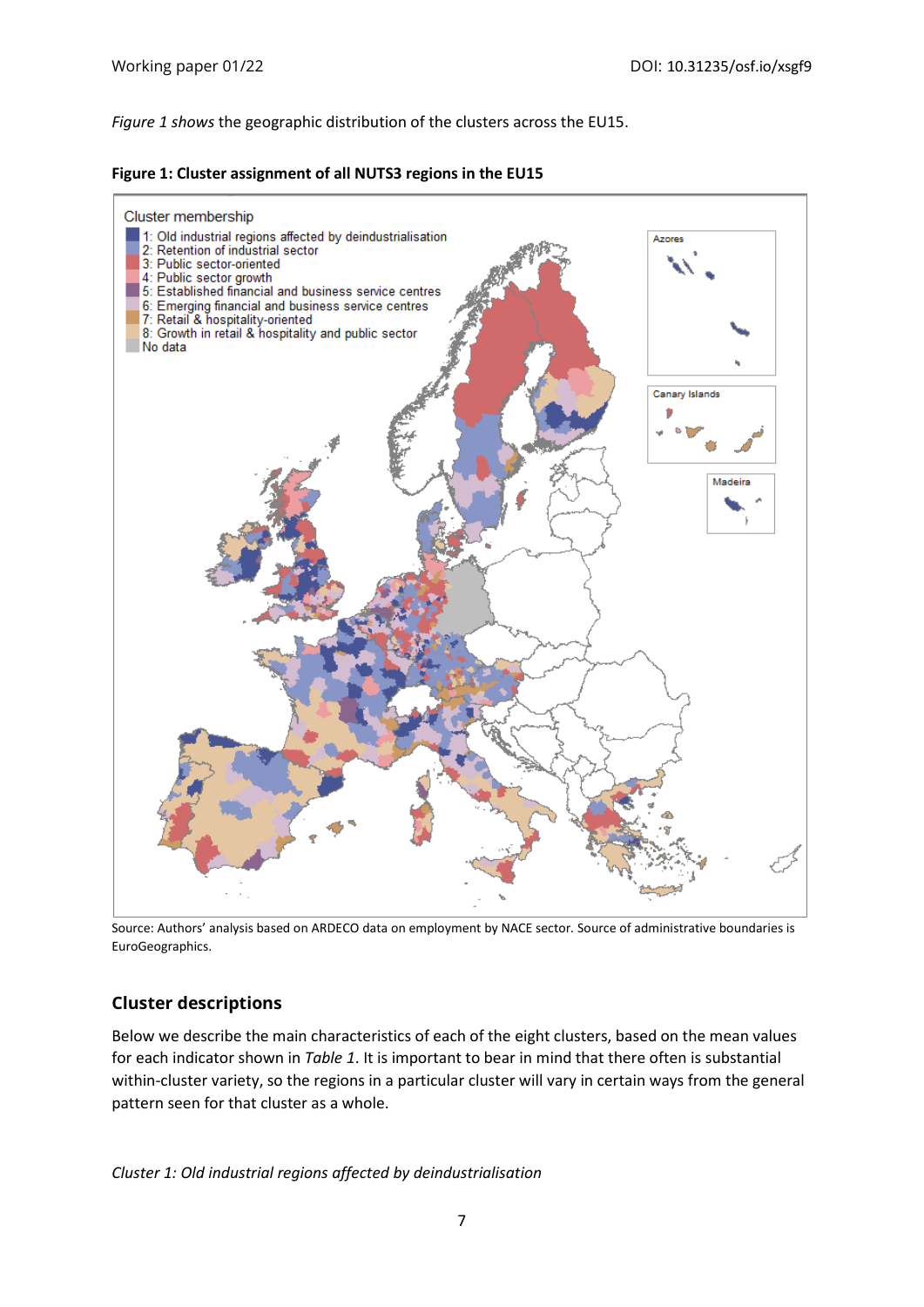In 1980 these regions were heavily specialised in industry, but between 1980 and 2017 they tended to see a very substantial reduction in their industrial employment share. This fall in industrial employment was accompanied by a relative increase in the employment share of the public sector in particular. In 2017 these regions still had an above-average share of employment in industry compared to their nation as a whole, with a lower-than-average share of employment in financial and business services. Example regions include Charleroi (Belgium), Herne (Germany), Loire (France), Torino (Italy), and Wolverhampton (UK).

#### *Cluster 2: Retention of industry*

These regions also had an overrepresentation of industrial employment in 1980, but less so than regions in cluster 1. Over the next four decades, these regions experienced a much more modest decline in industrial employment than regions in cluster 1, and as a result this cluster had overtaken the first cluster as the one with the highest industrial specialisation in 2017. Example regions include Innviertel (Austria), Donnersbergkreis (Germany), Morbihan (France) and West Cumbria (UK).

#### *Cluster 3: Public sector-oriented*

Regions in this cluster were characterised by a large initial share of public sector employment. They tended to experience a slight reduction in the relative size of the public sector between 1980 and 2017. However, at the end of the period they still retained a higher-than-average share of employment in this sector. These regions tended to see average growth in the share of employment in financial and business services and in other private services. Example regions include Hérault (France), Birkenfeld (Germany), Västerbottens län (Sweden), Cagliari (Italy) and Blackpool (UK).

#### *Cluster 4: Public sector growth*

These regions share a similarity with regions in cluster 3 in the sense of having an overrepresentation of public sector employment in 2017, compared to their country overall. However, unlike regions in cluster 3, this overrepresentation was the result of strong growth in public sector employment over time, rather than an initially high employment share in this sector. In fact, these regions started off being specialised in the 'other private services' sector more so than the public sector. Example regions include Nordfriesland (Germany), Haute-Vienne (France), Zuidwest-Drenthe (Netherlands), and the Shetland Islands (UK).

#### *Cluster 5: Established financial and business service centres*

Regions in this cluster are characterised by a very high location quotient for financial and business services in 1980, but a decline in the employment share of this sector over the subsequent four decades. As a result, the location quotient for financial and business services in these regions had, on average, substantially reduced by 2017, though the sector remained overrepresented in these regions. Alongside a moderate decline in financial and business service employment, these regions tended to see an increase in the share of employment in the public sector as well as in other private services. Example regions include Camden & City of London (UK), München (Germany), West-Noord-Brabant (Netherlands), and Dublin (Ireland).

#### *Cluster 6: Emerging financial and business service centres*

This is the largest cluster both in terms of number of regions and population. Unlike cluster 5, this cluster started off with a slight underrepresentation of financial and business service employment in 1980 compared to the national share of this sector. However, from 1980 to 2017 these regions tended to see strong growth in financial and business services, the strongest growth in fact of any of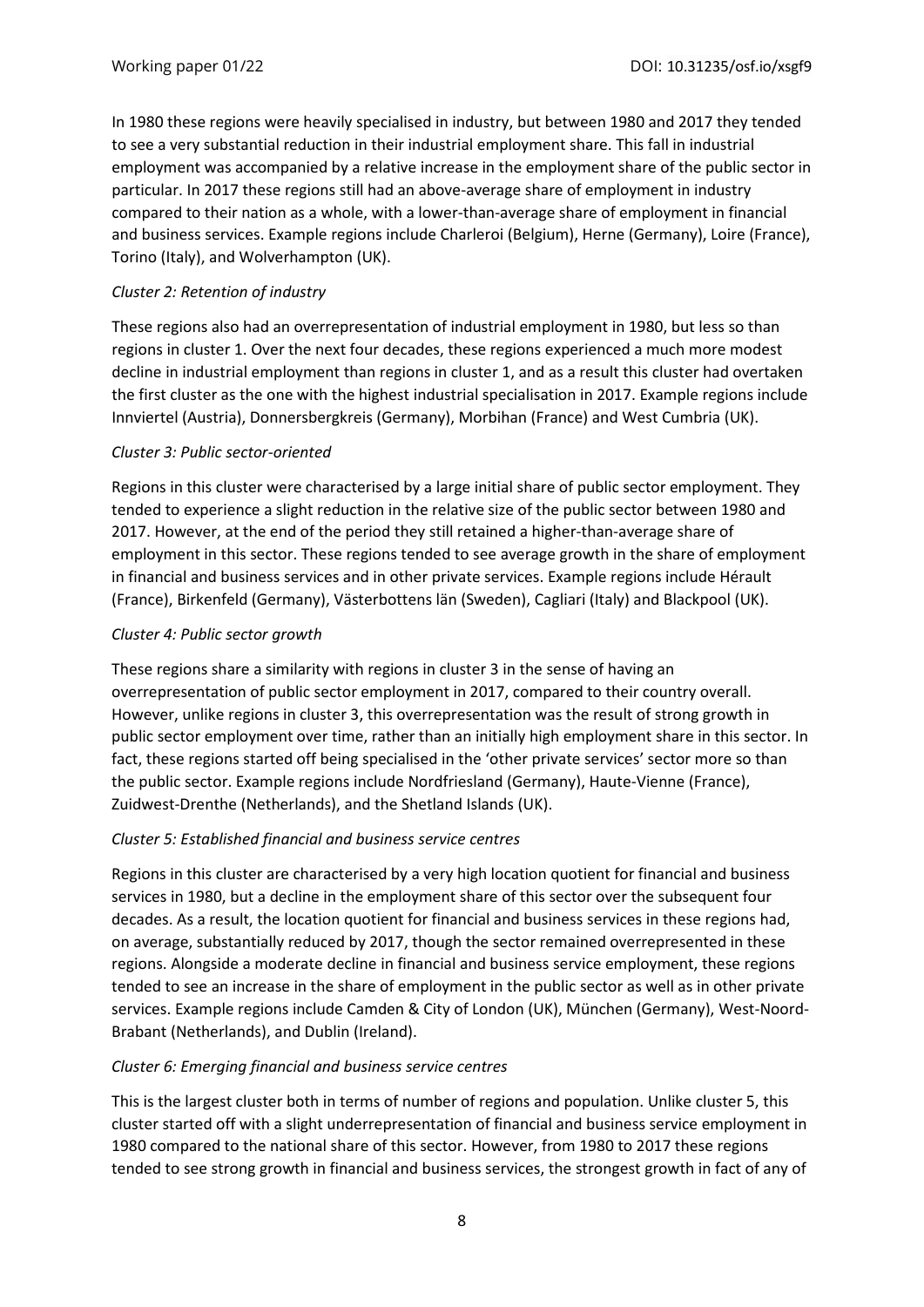the eight clusters. As a result, in 2017 the financial and business service location quotient of these regions was, on average, greater than 1, indicating that these regions may be becoming more specialised in this sector. This cluster is comprised of mostly urban regions, including several large metropolitan areas. However, it also includes a fair number of regions defined by Eurostat as 'intermediate' (Eurostat, 2020). Example regions include Hautes-de-Seine (France), Groot-Amsterdam (Netherlands), Glasgow (UK), Gent (Belgium), and Bologna (Italy).

#### *Cluster 7: Retail & hospitality-oriented*

In 1980 these regions had large location quotients for other private services, and due to moderate growth in this sector over time they retained this characteristic up to 2017; in fact in 2017 these regions had the largest specialisation in other private services of all clusters. This sector, as described above, includes retail, hospitality, and transport – sub-sectors that tend to be characterised by lower-than-average productivity and wages. These regions tended to see only moderate growth in employment in financial and business services and in the public sector between 1980 and 2017, and as a result these sectors tended to make up a smaller share of the regional economy in 2017 than in 1980. This cluster contains a mix of smaller cities, intermediate regions and rural regions. Example regions include Tiroler Oberland (Austria), Tenerife (Spain), Alpes-Maritimes (France), and Rimini (Italy).

#### *Cluster 8: Growth in retail & hospitality and public sector*

These regions had a lower-than-average share of employment in all four sectors in 1980. A complementary examination of their average employment share in agriculture indicates that they initially specialised in agriculture, but that this specialisation declined over time. At the same time, these regions experienced large increases in employment in other private services (again, a sector dominated by wholesale and retail as well as, to a lesser extent, hospitality), as well as in the public sector, but relatively low growth in financial and business services. In 2017, this cluster had the largest underrepresentation of financial and business service employment of all the clusters. This cluster is the most rural of all the clusters, and contains many peripheral regions in southern Europe. Example regions include Pieria (Greece), Cuenca (Spain), Gard (France), Lecce (Italy) and Oeste (Portugal).

#### **Geographic distribution of clusters across countries**

As shown in *[Table 2](#page-10-0)*, no cluster is confined to just one or a small number of countries, but instead each cluster is observed across most EU15 countries. To take one example, regions characterised by large-scale deindustrialisation (cluster 1) can be found in Finland, Ireland, the UK, the Netherlands, Belgium, France, Germany, Austria, Spain, Italy and Greece.<sup>[7](#page-9-0)</sup> This doesn't necessarily imply a convergence in the sectoral structures of EU15 regions (nor, for that matter, divergence), it just means that the same patterns of sectoral change can be found in regions across multiple member states. For instance, the Italian region of Biella and the UK region of Calderdale and Kirklees share a similar history of extensive industrial employment loss and a tendency for this loss to be

<span id="page-9-0"></span> $7$  Of course, the clustering is based on measures of sectoral structure relative to the national structure of employment, so the absolute size of the industrial sector (as a share of employment) in 1980 and 2017 does vary between cluster 1 member regions located in different countries. For instance, in western German regions belonging to cluster 1 the industrial sector shrank, on average, from 50 per cent to 24 per cent of regional employment, but in Irish regions belonging to cluster 1 the decline was somewhat less severe, from 30 per cent to 14 per cent of employment. Nonetheless, across all countries, cluster 1 regions experienced considerable industrial employment loss.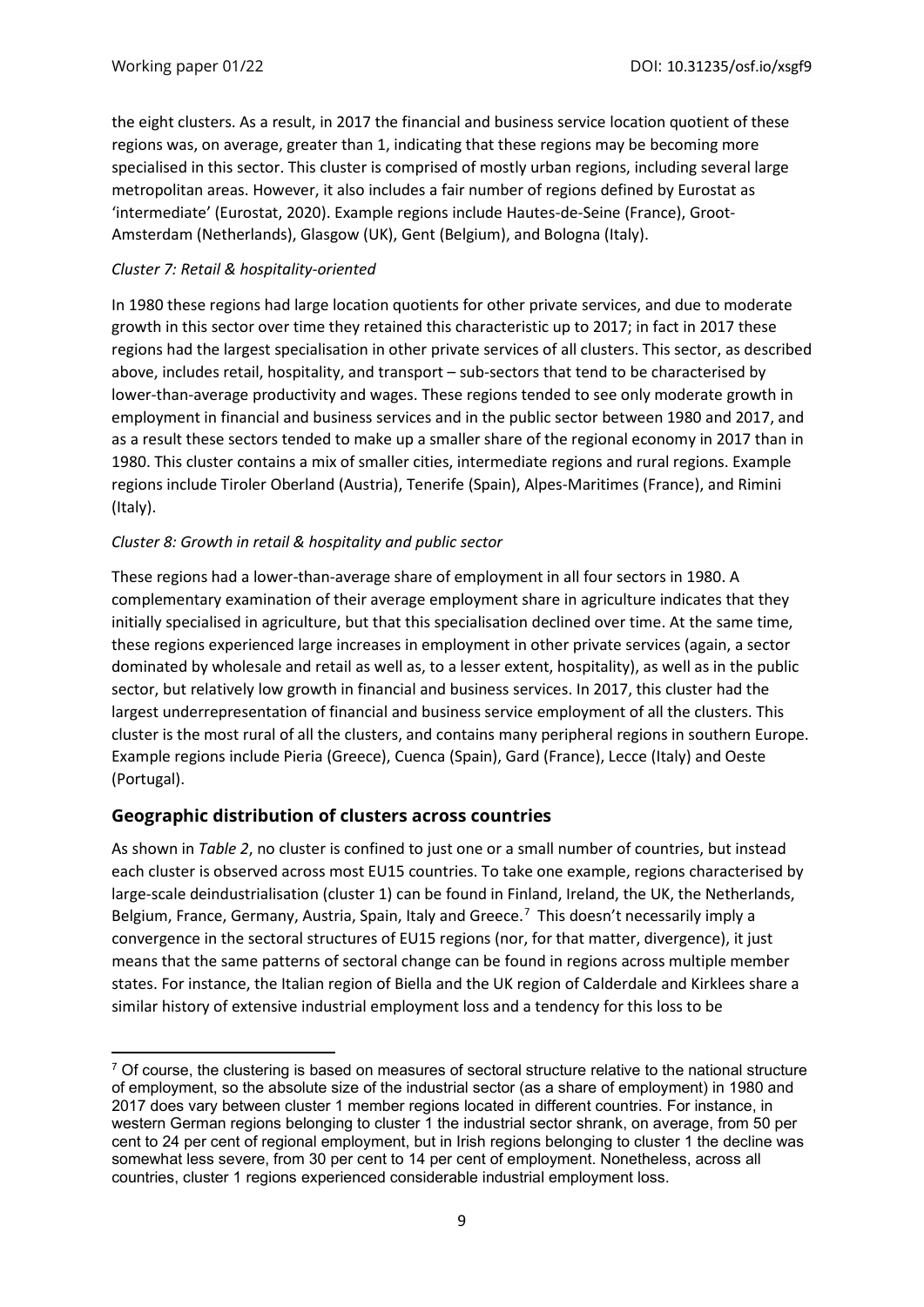compensated by employment in the public sector and in other private services more so than in financial and business services.

There are, however, also notable differences between EU15 countries in terms of the types of clusters found. Cluster 1 (Old industrial regions affected by deindustrialisation) is the most prevalent cluster in the UK, but in Germany cluster 2 (Retention of industrial sector) is the most common cluster, followed by cluster 3 (Public sector-oriented). In part these patterns reflect national differences in forms and rates of deindustrialisation(Rosés & Wolf, 2019; van Neuss, 2018). France also has a relatively high number of regions that belong to cluster 2, but clusters 6 (Emerging financial and business service centres) and 8 (Growth in retail & hospitality and public sector) are also very prevalent. Cluster 8 is by far the most common cluster in Spain, Portugal and Greece.

|                    | $\mathbf{1}$ | $\overline{2}$ | 3        | 4      | 5           | 6           | $\overline{7}$ | 8           |         |
|--------------------|--------------|----------------|----------|--------|-------------|-------------|----------------|-------------|---------|
| Cluster:           | Deindus-     | Retention      | Public   | Public | Established | Emerging    | Retail &       | Growth in   | Number  |
|                    | triali-      | of             | sector-  | sector | fin. & bus. | fin. & bus. | hospitality-   | retail &    | of      |
|                    | sation       | industry       | oriented | growth | Services    | Services    | oriented       | hospitality | regions |
| Austria            | 0.0          | 42.9           | 8.6      | 5.7    | 0.0         | 17.1        | 17.1           | 8.6         | 35      |
| Belgium            | 15.9         | 18.2           | 18.2     | 9.1    | 0.0         | 36.4        | 2.3            | 0.0         | 44      |
| Germany (w)        | 11.4         | 30.2           | 21.3     | 9.0    | 2.5         | 16.0        | 5.6            | 4.0         | 324     |
| Denmark            | 0.0          | 27.3           | 36.4     | 0.0    | 18.2        | 9.1         | 0.0            | 9.1         | 11      |
| Greece             | 9.6          | 9.6            | 15.4     | 3.8    | 7.7         | 0.0         | 7.7            | 46.2        | 52      |
| Spain              | 11.9         | 13.6           | 5.1      | 5.1    | 3.4         | 10.2        | 13.6           | 37.3        | 59      |
| Finland            | 21.1         | 15.8           | 15.8     | 5.3    | 0.0         | 15.8        | 5.3            | 21.1        | 19      |
| France             | 12.5         | 25.0           | 6.3      | 5.2    | 3.1         | 24.0        | 3.1            | 20.8        | 96      |
| Ireland            | 37.5         | 12.5           | 0.0      | 0.0    | 12.5        | 12.5        | 0.0            | 25.0        | 8       |
| Italy              | 10.9         | 16.4           | 16.4     | 1.8    | 0.0         | 25.5        | 7.3            | 21.8        | 110     |
| Luxembourg         | 0.0          | 0.0            | 0.0      | 0.0    | 0.0         | 100.0       | 0.0            | 0.0         | 1       |
| <b>Netherlands</b> | 7.5          | 10.0           | 5.0      | 22.5   | 20.0        | 30.0        | 0.0            | 5.0         | 40      |
| Portugal           | 16.0         | 20.0           | 12.0     | 0.0    | 0.0         | 4.0         | 4.0            | 44.0        | 25      |
| Sweden             | 0.0          | 47.6           | 28.6     | 0.0    | 0.0         | 19.0        | 4.8            | 0.0         | 21      |
| UK                 | 29.8         | 7.9            | 18.0     | 13.5   | 10.1        | 12.9        | 4.5            | 3.4         | 178     |

#### <span id="page-10-0"></span>**Table 2: Percentage of NUTS3 regions in each country that belong to each cluster**

Source: Authors' analysis based on ARDECO data on employment by NACE sector.

#### **What do these findings add to our understanding of 'left behind' regions?**

Of the eight clusters, clusters 1, 3, 4, 7, and 8 are the ones that show some potentially disadvantageous sectoral compositions and patterns of sectoral change. As will be explained further below, these regions appear to have been less successful in moving towards an economy built on knowledge-intensive services and/or high-end manufacturing, two sectors that tend to be seen as key to regional growth and prosperity (Iammarino et al., 2019). Of course, there are important within-sector differences when it comes to the knowledge-intensity, innovativeness, and strategic importance of activities (Eder, 2019; Kemeny & Storper, 2015). For instance, the financial and business service sector includes a wide range of sub-sectors, each with its own characteristics. It is therefore possible that some regions in these clusters have specialisations in high-productivity subsectors within these aggregate sectors. But based on their broad sectoral mix and development, regions in these five clusters possess characteristics that might be considered less desirable.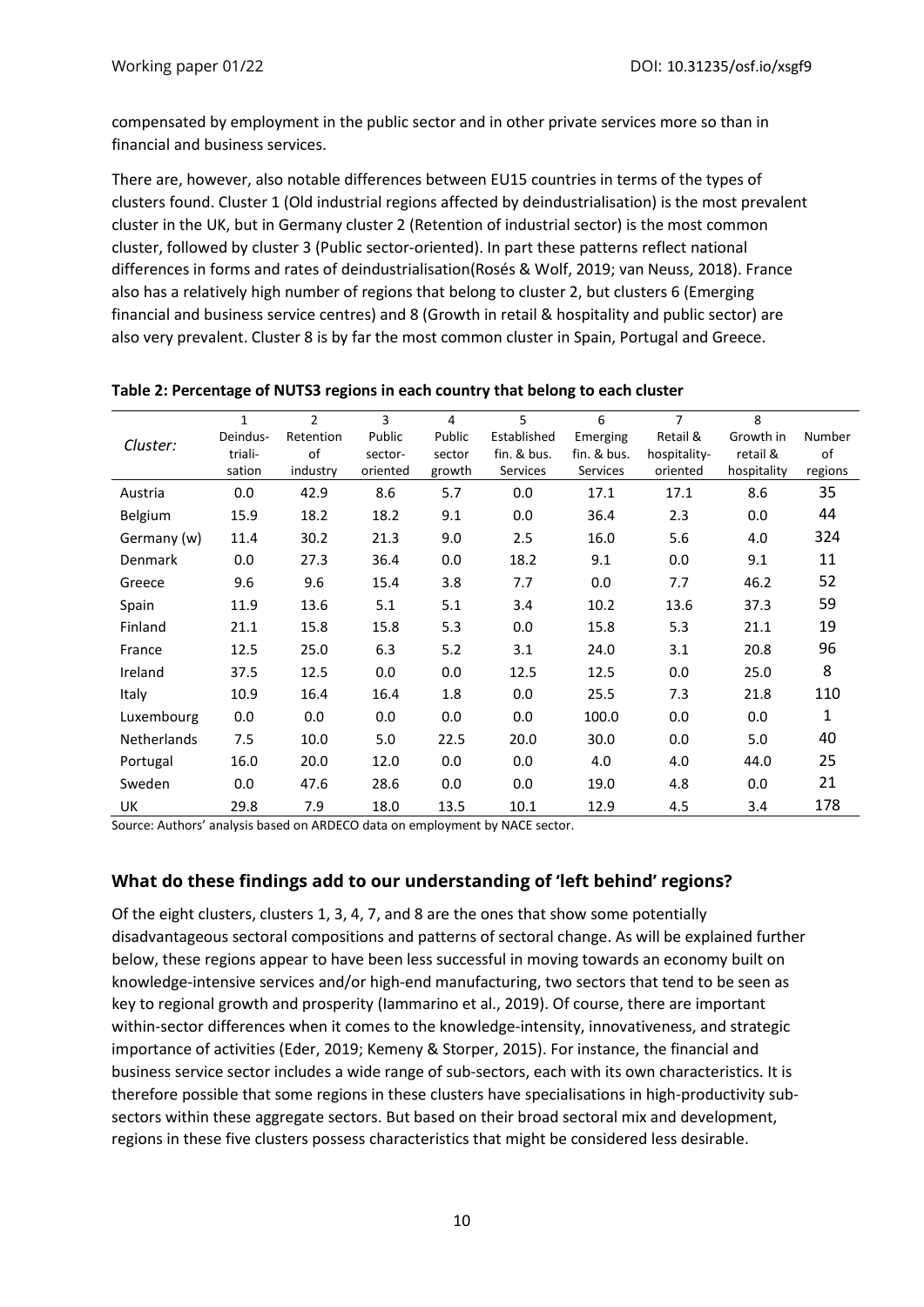Regions in cluster 1 perhaps most closely conform to the typical representation of being 'left behind', in the sense of having experienced shrinking demand for labour in a once-important industrial sector, probably as a result of a combination of technological change and global trade. The damaging effects of large-scale industrial decline have been widely documented, and include increased rates of long-term unemployment and economic inactivity, even until today, as well as population decline in many affected areas (Beatty & Fothergill, 2020; Daumas et al., 2017; Ragnitz, 2020).

Cluster 3 at first glance appears to represent a less concerning set of regions, given that the public sector provides, in many cases, fairly secure and relatively well-paid employment. However, an overreliance on the non-market sector can be seen as a sign of weaker regional competitiveness, given that public sector employment is sometimes used by national, regional and local governments as a means to prop up labour demand in relatively disadvantaged regions (Brown et al., 2017; Faggio & Overman, 2014; Jefferson & Trainor, 1996). Public sector employment has, in addition, been argued to crowd out private sector employment, though evidence on this is mixed in part due to the difficulty in separating out cause and effect (Becker et al., 2021; Faggio & Overman, 2014; Jofre-Monseny et al., 2020). Regardless of whether the crowding-out argument holds true, the overrepresentation of public sector employment seen in cluster 3, along with the underrepresentation of, and modest growth in, financial and business services are unlikely to be generally viewed as a sign of economic strength.

Cluster 4 has similarities to cluster 3, in the sense that regions in this cluster appear to have become increasingly reliant on public sector employment over time with weaker growth in other sectors. Even so, cluster 4 retains a stronger presence of financial and business service employment relative to the national average, and so perhaps occupies a slightly less disadvantageous position compared to cluster 3.

Cluster 7, as described above, has a strong specialisation in the 'other private services' sector, which is both not particularly strong in terms of producing tradeable goods and services, and also tends to be characterised by relatively low levels of productivity and pay (Eurostat, 2021b, 2021a). Though cluster 8 did not have an overrepresentation of this sector in 2017, it has tended to see strong growth in this sector over past decades, suggesting that regions in cluster 8 are perhaps becoming more like those in cluster 7.<sup>[8](#page-11-0)</sup> Cluster 8 additionally has the lowest location quotient for financial and business services of all the clusters. This sector is the one that contains the largest share of high value-added, knowledge-based activities and jobs (Brown et al., 2017; Capello & Fratesi, 2013), and as such a low representation of this sector in the regional economy is not generally a positive sign. Further analysis of the structure of employment of regions in cluster 8 reveals that these regions tended to have relatively large specialisations in agriculture, which have diminished over time<sup>[9](#page-11-1)</sup>, suggesting that many of these regions are moving away, at least in employment terms, from a more agriculture-based economy and towards a more service-based composition of employment. In some regions this decline in agricultural employment may have been partly compensated by an increase in tourism-related activities. The decline of agricultural employment in these regions is of note since the disappearance of traditional agricultural economies has been linked to the emergence of populist sentiments (Mamonova & Franquesa, 2020).

<span id="page-11-0"></span><sup>&</sup>lt;sup>8</sup> Though a dedicated analysis of the exact sectoral trajectories followed by these regions would have to be conducted to confirm this.

<span id="page-11-1"></span><sup>9</sup> See also appendix A.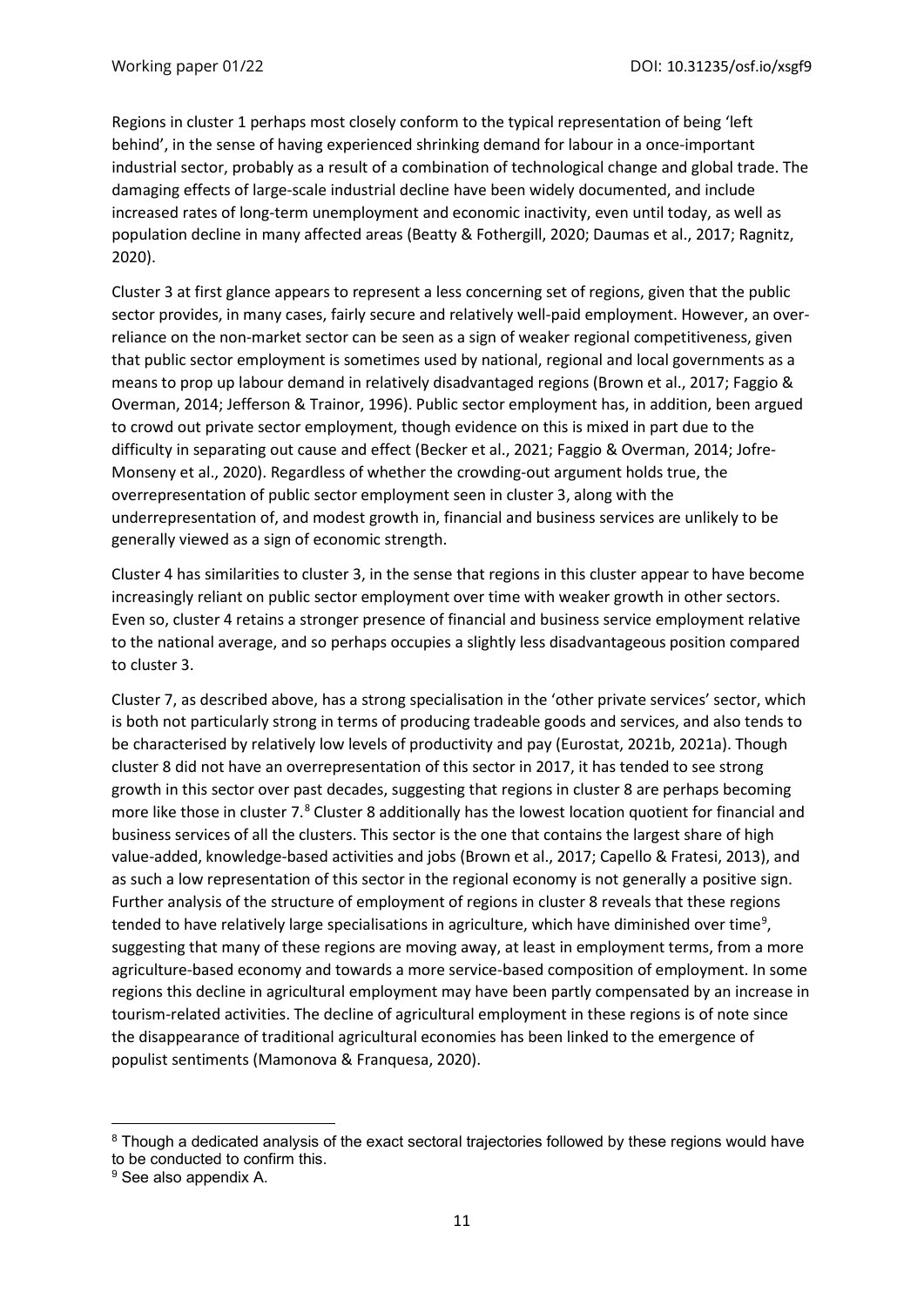Interestingly enough, these five 'concerning' clusters are not evenly distributed across countries. While the UK, Ireland, and to some degree Finland and Belgium, have more than their fair share of deindustrialised (cluster 1) regions, regions fitting this same profile of heavy deindustrialisation coupled with low growth in financial and business services are less common in countries such as Austria, Denmark, (western) Germany, the Netherlands and Sweden, again in part reflecting national patterns of structural change (see *[Table 2](#page-10-0)*). However, these latter countries do have regions with a less favourable patterns of sectoral change. More than a fifth of regions in western Germany, and more than a third of regions in Denmark, are characterised by a long-term and continued overrepresentation of public-sector employment (cluster 3).<sup>[10](#page-12-0)</sup> Austria has a relatively high percentage of regions that belong to cluster 7 and 8, which are characterised by a continued and/or growing reliance on the retail and hospitality sector. Cluster 8 similarly represents a large proportion of regions in France, Italy, Ireland, and especially Greece, Spain and Portugal. In these countries (except for Ireland), the dominant type of region that appears to be 'left behind' in terms of sectoral change is in fact the type represented by cluster 8 (Growth in retail & hospitality).

## **Regions with more favourable patterns of sectoral change**

In contrast to these five clusters, clusters 2, 5 and 6 appear to have seen more advantageous patterns of structural change, in the sense of being more aligned with the aim of high and increasing levels of tradeable goods and services as well as knowledge-intensive activities. Regions in cluster 2 have been able to maintain sizeable industrial sectors, to a much greater extent than the regions in cluster 1. While it's difficult to comment on the exact reasons for this, it may be that this continued specialisation in industry has been the result of the resilience of existing sectors or of diversification into new industrial activities (Farinha et al., 2019; Neffke et al., 2011).

Clusters 5 and 6, in contrast, are characterised by a continued and/or growing overrepresentation of employment in financial and business services. This sector, while varied in composition, contains knowledge-intensive business services (KIBS) as an important subset, which have over recent decades been seen as increasingly important for regional growth (Martin et al. 2021). The separation of a group of regions with a longer-term specialisation in financial and business services and containing well-known service centres such as the City of London, Edinburgh, Dublin, and Frankfurt (cluster 5), from a larger group of regions without such historical specialisation but with substantial growth in financial and business services (cluster 6) is consistent with evidence of strong and continued specialisations in business services in capital and other higher-tier cities alongside an increasing dispersal of KIBS throughout European regions over time (Deza & López, 2014; Merino & Rubalcaba, 2013; Rosés & Wolf, 2019). There is some evidence that this dispersal has reverted the concentration of KIBS in the top of the urban hierarchy to a certain extent (Gallego & Maroto, 2015), which fits with the fact that cluster 6 includes not just a number of large metropolitan areas such as Marseille, Lisbon, Rome, Naples, Amsterdam, and Glasgow, but also many regions centred on medium-sized and smaller cities. It is possible, however, that these smaller cities are predominantly home to lower-order financial and business services, as research has shown that more knowledgeintensive and higher-order services remain concentrated in the largest urban centres (Deza & López, 2014; Rosés & Wolf, 2019).

<span id="page-12-0"></span> $10$  The public sector accounts for a large share of Danish employment, and plays an equalising role in relation to territorial employment disparities, made possible through substantial fiscal transfers between local areas (F. Hansen & Jensen-Butler, 1996; H. K. Hansen & Winther, 2014).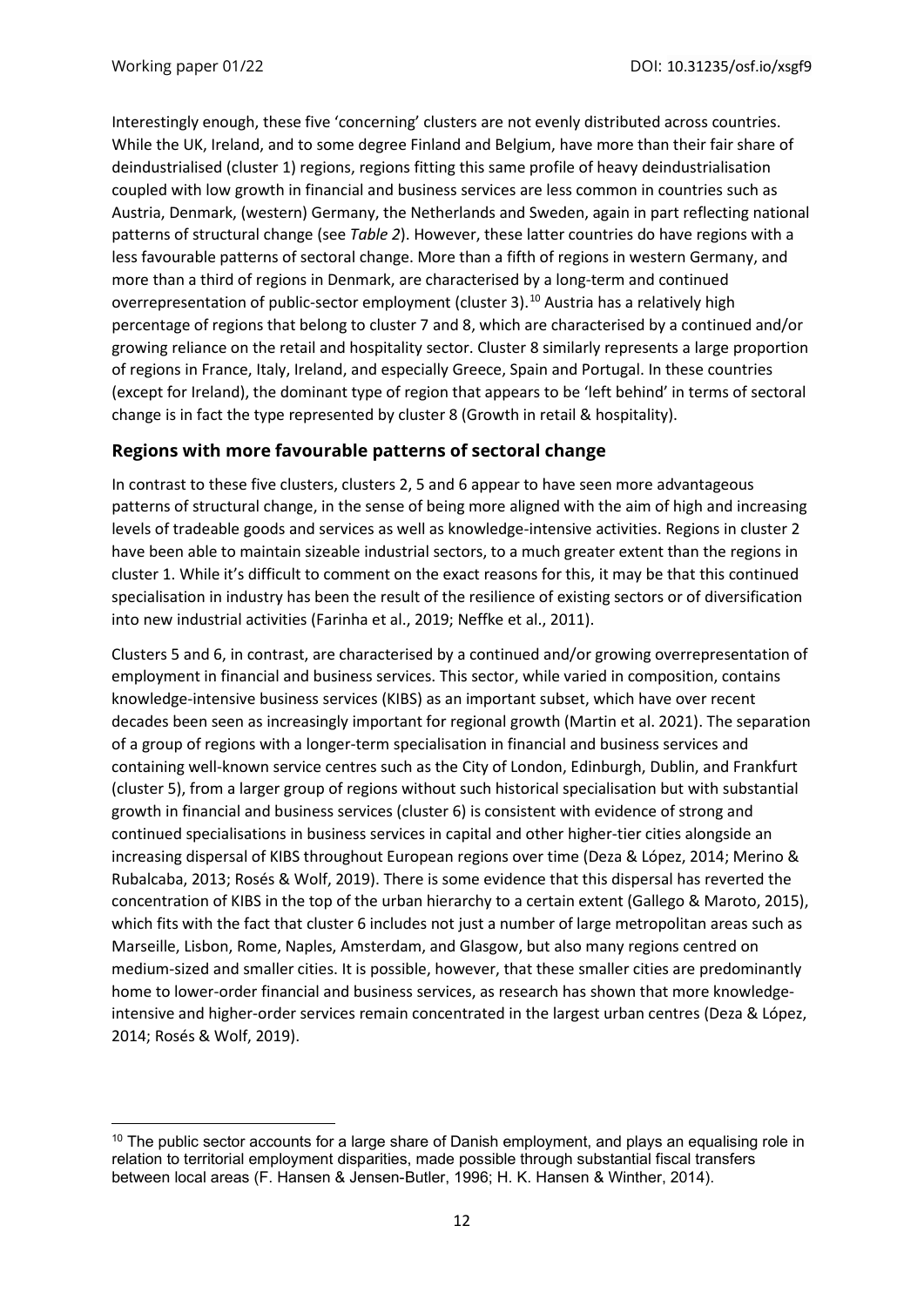# *5. Conclusion: the varied challenges faced by structurally weaker regions*

This paper has shed light on regional variations in sectoral structure and sectoral change in the EU15, paying particular attention to regions which have, over the four decades from 1980 to 2017, seen less favourable patterns of structural change. To the extent that we can say something about 'left behind' regions based on changing sectoral composition only, this analysis reinforces the idea that such regions come in multiple forms. Not only are there differences between countries in the characteristics of structurally marginalised regions, but, even within the same country, regions with seemingly less advantageous sectoral compositions are marked by substantial differences. In some regions, the decline of formerly important manufacturing and related industries is the dominant challenge. In others, an overspecialisation in relatively low-skilled sectors such as retail and hospitality – sometimes coupled with a declining agricultural sector – appears to be of more concern. Yet other regions are characterised by a persistent or growing reliance on public sector employment and a relatively limited presence of tradeable sectors. This regional sectoral differentiation renders the predicaments and prospects for such places more heterogenous and varied; underlining the importance of more geographically-sensitive approaches to addressing their territorial development aims, prospects, and trajectories.

As argued elsewhere, economic development policy needs to adapt to the circumstances of these different types of regions (MacKinnon et al., 2021; Martin et al., 2021). For instance, in regions characterised by an overrepresentation of the public sector or of lower value-added sectors such as hospitality and retail, addressing productivity, investment and employment conditions in these sectors, rather than purely focussing on expanding the tradeable sector, may offer opportunities to improve living standards as well as economic performance (Evenhuis et al., 2021; Froud et al., 2020). For regions affected by long-term deindustrialisation, a strategy may entail analysing the characteristics of the manufacturing industries that remain in these regions to determine how these might be strengthened, alongside an effort to develop sectors that are complementary to the overall sectoral and skills-profile of these regions.

Of course, to determine the exact needs of different regions, a more comprehensive analysis of their challenges, as well as assets and opportunities, is needed. In future work, we will incorporate sectoral change within a wider analysis of economic, social and demographic indicators, in an effort to provide a more multidimensional understanding of 'left behind' places.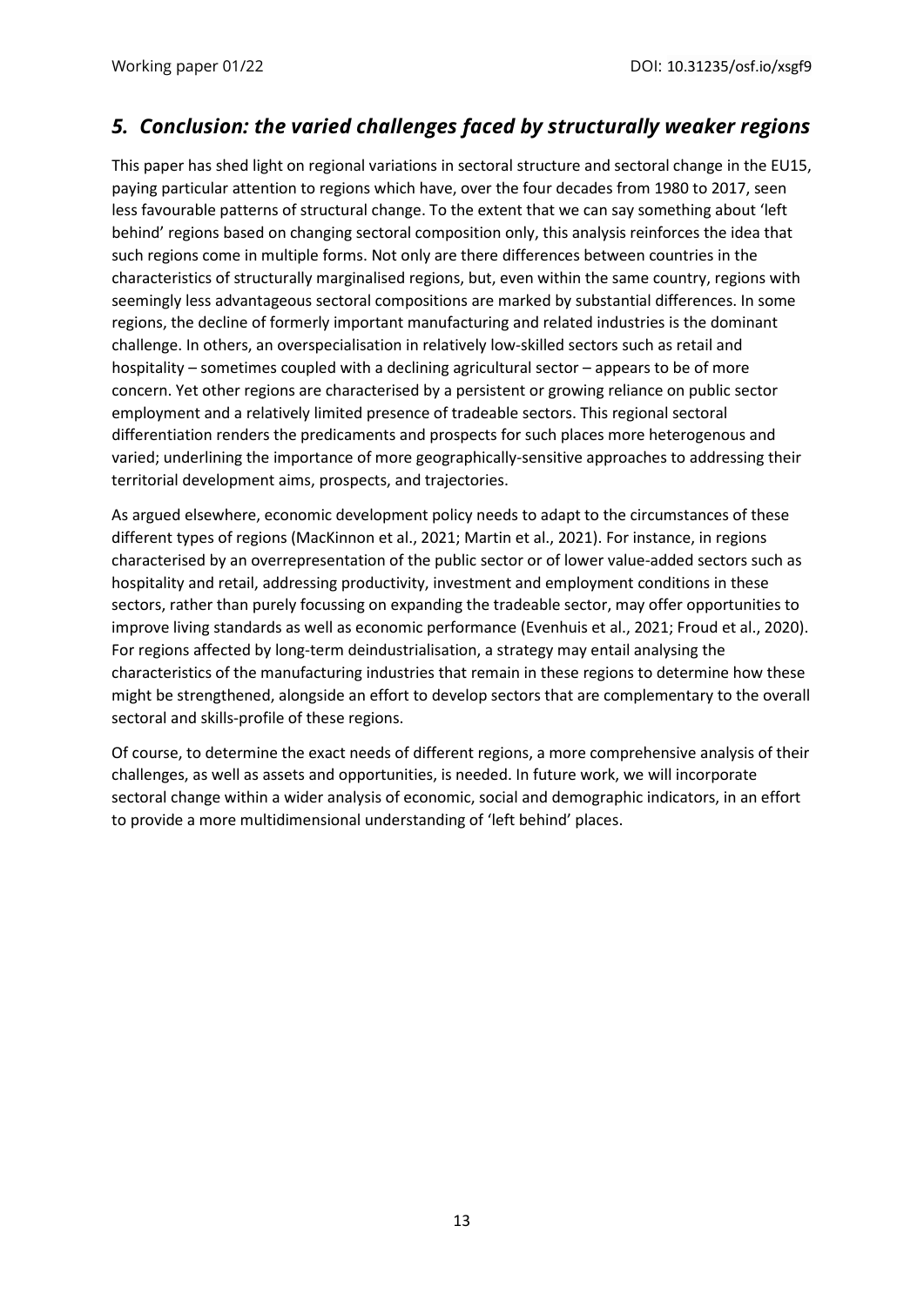## *1. References*

- Aumayr, C. (2006). European Region Types: A Cluster Analysis of European NUTS 3 Regions. *46th Congress of the European Regional Science Association: "Enlargement, Southern Europe and the Mediterranean."* https://www.econstor.eu/handle/10419/118543
- Baccini, L., & Weymouth, S. (2021). Gone for Good: Deindustrialization, White Voter Backlash, and US Presidential Voting. *American Political Science Review*, *115*(2), 550–567. https://doi.org/10.1017/S0003055421000022
- Beatty, C., & Fothergill, S. (2020). The Long Shadow of Job Loss: Britain's Older Industrial Towns in the 21st Century. *Frontiers in Sociology*, *5*, 54. https://doi.org/10.3389/fsoc.2020.00054
- Becker, S. O., Heblich, S., & Sturm, D. M. (2021). The impact of public employment: Evidence from Bonn. *Journal of Urban Economics*, *122*, 103291. https://doi.org/10.1016/j.jue.2020.103291
- Brown, A., Fornoni, R., Gardiner, B., Greunz, L., Jestl, S., Rabemiafara, N., Römisch, R., Stenning, J., & Ward, T. (2017). Final Report: Economic Challenges of Lagging Regions. In *European Commission*. European Commission. https://doi.org/10.2776/513206
- Capello, R., & Fratesi, U. (2013). The Service Sector in the New Globalization Phase: Evidence from European Regions. *Advances in Spatial Science*, *80*, 43–64. https://doi.org/10.1007/978-3-642- 35801-2\_3
- Caselli, M., Fracasso, A., & Traverso, S. (2021). Globalization, robotization, and electoral outcomes: Evidence from spatial regressions for Italy. *Journal of Regional Science*, *61*(1), 86–111. https://doi.org/10.1111/JORS.12503
- Consoli, D., & Sánchez-Barrioluengo. (2019). Polarization and the growth of low-skill service jobs in Spanish local labor markets. *Journal of Regional Science*, *59*(1), 145–162. https://doi.org/10.1111/jors.12409
- Daumas, J.-C., Kharaba, I., & Mioche, P. (2017). *La désindustrialisation, une fatalité ?* Presses universitaires de Franche Comté.
- Delmelle, E. C. (2016). Mapping the DNA of urban neighborhoods: Clustering longitudinal sequences of neighborhood socioeconomic change. *Annals of the American Association of Geographers*, *106*(1), 36–56. https://doi.org/10.1080/00045608.2015.1096188
- Deza, X. V., & López, M. G. (2014). Regional concentration of knowledge-intensive business services in Europe. *Environment and Planning C: Government and Policy*, *32*(6), 1036–1058. https://doi.org/10.1068/c11171r
- Eder, J. (2019). Peripheralization and knowledge bases in Austria: towards a new regional typology. *European Planning Studies*, *27*(1), 42–67. https://doi.org/10.1080/09654313.2018.1541966
- Essletzbichler, J., Disslbacher, F., & Moser, M. (2018). The victims of neoliberal globalisation and the rise of the populist vote: A comparative analysis of three recent electoral decisions. *Cambridge Journal of Regions, Economy and Society*, *11*(1), 73–94. https://doi.org/10.1093/cjres/rsx025
- Eurostat. (2020). *Territorial typologies manual - urban-rural typology*. 1–11. https://ec.europa.eu/eurostat/statisticsexplained/index.php?title=Territorial\_typologies\_manual\_-\_urban-rural\_typology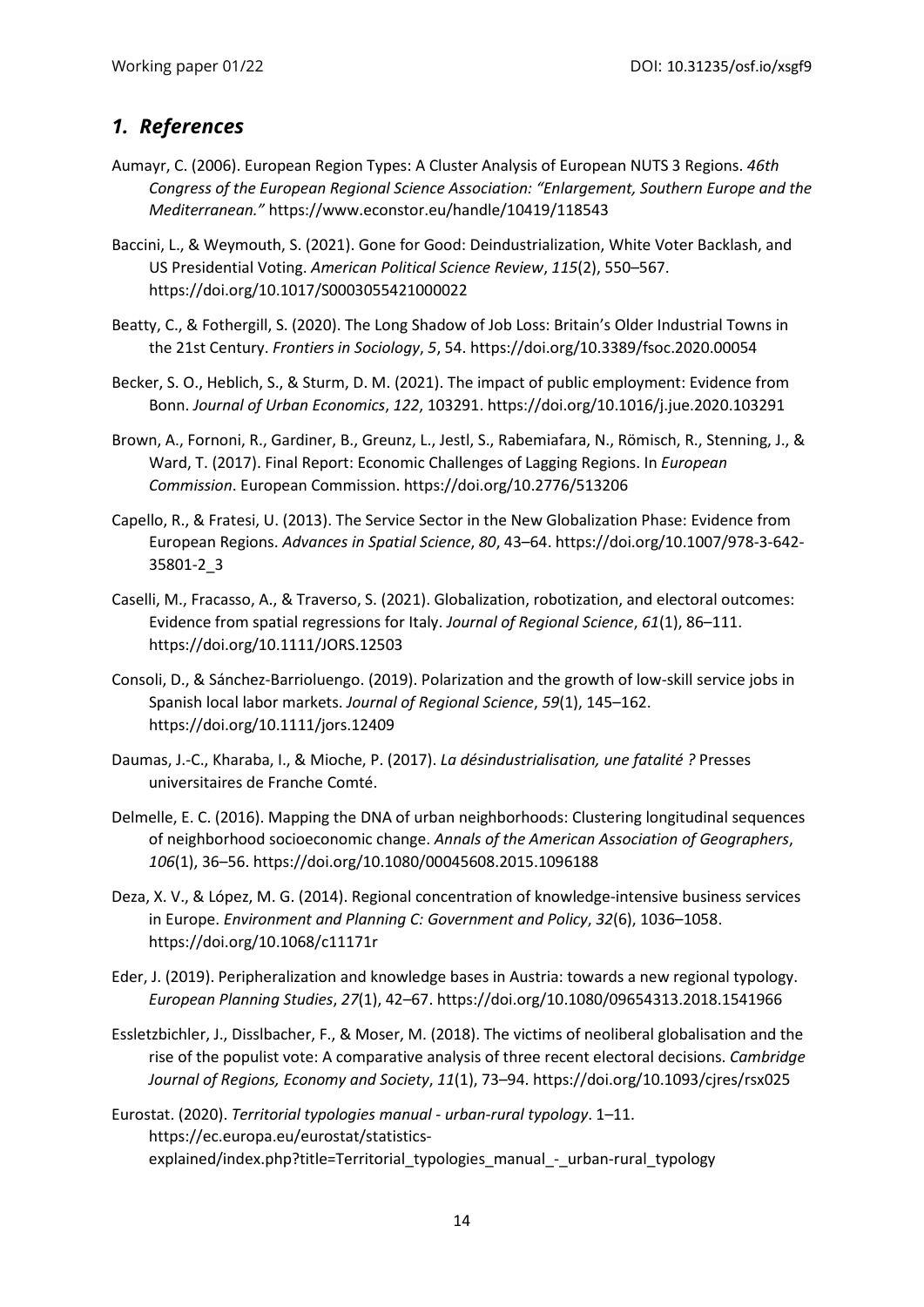- Eurostat. (2021a). *Apparent labour productivity by NACE Rev. 2*. Eurostat. https://ec.europa.eu/eurostat/databrowser/view/tin00152/default/table?lang=en
- Eurostat. (2021b). *Compensation per employee and hours worked per employed person by NUTS 2 regions and by industry*. Eurostat. https://ec.europa.eu/eurostat/databrowser/view/NAMA\_10R\_2LP10\_\_custom\_2029362/defa ult/table?lang=en
- Eurostat. (2022). *National accounts employment data by industry (up to NACE A\*64)*. Eurostat. https://ec.europa.eu/eurostat/databrowser/view/NAMA\_10\_A64\_E\_\_custom\_2026341/defaul t/table?lang=en
- Evenhuis, E., Lee, N., Martin, R., & Tyler, P. (2021). Rethinking the political economy of place: challenges of productivity and inclusion. *Cambridge Journal of Regions, Economy and Society*, *14*(1), 3–24. https://doi.org/10.1093/CJRES/RSAA043
- Faggio, G., & Overman, H. (2014). The effect of public sector employment on local labour markets. *Journal of Urban Economics*, *79*, 91–107. https://doi.org/10.1016/j.jue.2013.05.002
- Farinha, T., Balland, P. A., Morrison, A., & Boschma, R. (2019). What drives the geography of jobs in the US? Unpacking relatedness. *Industry and Innovation*, *26*(9), 988–1022. https://doi.org/10.1080/13662716.2019.1591940
- Florida, R. (2021). Discontent and its geographies. *Cambridge Journal of Regions, Economy and Society*. https://doi.org/10.1093/CJRES/RSAB014
- Fränti, P., & Sieranoja, S. (2019). How much can k-means be improved by using better initialization and repeats? *Pattern Recognition*, *93*, 95–112. https://doi.org/10.1016/J.PATCOG.2019.04.014
- Froud, J., Haslam, C., Johal, S., & Williams, K. (2020). (How) does productivity matter in the foundational economy? *Local Economy*, *35*(4), 316–336. https://doi.org/10.1177/0269094220956952
- Gallego, J., & Maroto, A. (2015). The Specialization in Knowledge-Intensive Business Services (KIBS) across Europe: Permanent Co-Localization to Debate. *Regional Studies*, *49*(4), 644–664. https://doi.org/10.1080/00343404.2013.799762
- Hansen, F., & Jensen-Butler, C. (1996). Economic crisis and the regional and local economic effects of the welfare state: The case of Denmark. *Regional Studies*, *30*(2), 167–187. https://doi.org/10.1080/00343409612331349558
- Hansen, H. K., & Winther, L. (2014). Regional development and the impact of the public sector in Denmark: employment growth and human capital. *Geografisk Tidsskrift - Danish Journal of Geography*, *114*(2), 156–168. https://doi.org/10.1080/00167223.2014.952750
- Hedlund, M. (2016). Mapping the Socioeconomic Landscape of Rural Sweden: Towards a Typology of Rural Areas. *Regional Studies*, *50*(3), 460–474. https://doi.org/10.1080/00343404.2014.924618
- Hüther, M., & Südekum, J. (2019). Vielfalt, Einheitlichkeit oder Gleichwertigkeit? Regionalökonomische Herausforderungen und regionalpolitische. In M. Hüther, J. Südekum, & M. Voigtländer (Eds.), *Die Zukunft der Regionen in Deutschland Zwischen Vielfalt und Gleichwertigkeit*. Institut der Deutchen Wirtshaft.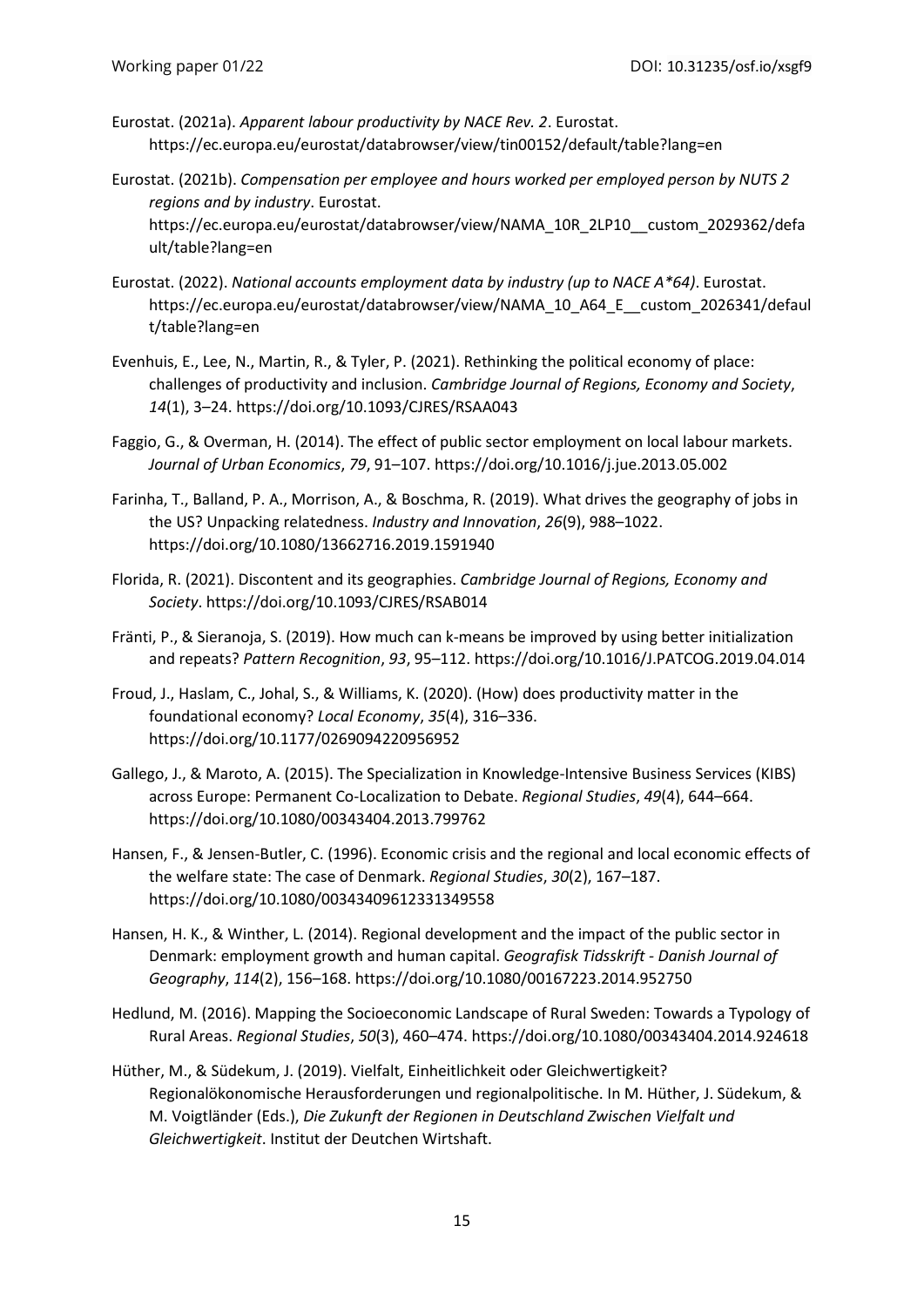- Iammarino, S., Rodríguez-Pose, A., & Storper, M. (2017). Why Regional Development matters for Europe's Economic Future. *Regional and Urban Policy Working Papers (European Commission)*, *7*, 1–31.
- Iammarino, S., Rodriguez-Pose, A., & Storper, M. (2019). Regional inequality in Europe: evidence, theory and policy implications. *Journal of Economic Geography*, *19*(2), 273–298. https://doi.org/10.1093/JEG/LBY021
- Jefferson, C. W., & Trainor, M. (1996). Public sector relocation and regional development. *Urban Studies*, *33*(1), 37–48. https://doi.org/10.1080/00420989650012103
- Jofre-Monseny, J., Silva, J. I., & Vázquez-Grenno, J. (2020). Local labor market effects of public employment. *Regional Science and Urban Economics*, *82*, 103406. https://doi.org/10.1016/J.REGSCIURBECO.2018.11.001
- Kemeny, T., & Storper, M. (2015). Is Specialization Good for Regional Economic Development? *Regional Studies*, *49*(6), 1003–1018. https://doi.org/10.1080/00343404.2014.899691
- Kronthaler, F. (2005). Economic capability of East German regions: Results of a cluster analysis. *Regional Studies*, *39*(6), 739–750. https://doi.org/10.1080/00343400500213630
- Kühn, M. (2015). Peripheralization: Theoretical Concepts Explaining Socio-Spatial Inequalities. *European Planning Studies*, *23*(2), 367–378. https://doi.org/10.1080/09654313.2013.862518
- MacKinnon, D., Kempton, L., O'Brien, P., Ormerod, E., Pike, A., & Tomaney, J. (2021). Reframing urban and regional 'development' for 'left behind' places. *Cambridge Journal of Regions, Economy and Society*. https://doi.org/10.1093/CJRES/RSAB034
- Mamonova, N., & Franquesa, J. (2020). Populism, Neoliberalism and Agrarian Movements in Europe. Understanding Rural Support for Right-Wing Politics and Looking for Progressive Solutions. *Sociologia Ruralis*, *60*(4), 710–731. https://doi.org/10.1111/SORU.12291
- Martin, R. (2015). Rebalancing the spatial economy: The challenge for regional theory. *Territory, Politics, Governance*, *3*(3), 235–272. https://doi.org/10.1080/21622671.2015.1064825
- Martin, R., Gardiner, B., Pike, A., Sunley, P., & Tyler, P. (2021). *Levelling up Left Behind Places : The Scale and Nature of the Economic and Policy Challenge*. https://doi.org/10.4324/9781032244341
- Merino, F., & Rubalcaba, L. (2013). Are Knowledge-intensive Services Highly Concentrated? Evidence from European Regions. *Tijdschrift Voor Economische En Sociale Geografie*, *104*(2), 215–232. https://doi.org/10.1111/J.1467-9663.2012.00739.X
- Neffke, F., Henning, M., & Boschma, R. (2011). How Do Regions Diversify over Time? Industry Relatedness and the Development of New Growth Paths in Regions. *Economic Geography*, *87*(3), 237–265. https://doi.org/10.1111/J.1944-8287.2011.01121.X
- Patias, N., Rowe, F., & Arribas-Bel, D. (2021). Trajectories of neighbourhood inequality in Britain: Unpacking inter-regional socioeconomic imbalances, 1971−2011. *The Geographical Journal*. https://doi.org/10.1111/GEOJ.12420
- Ragnitz, J. (2020). Strukturwandel nach Entindustrialisierung. In *Dossier: Lange Weg der Deutschen Einheit*. Bundeszentrale für politische Bildung.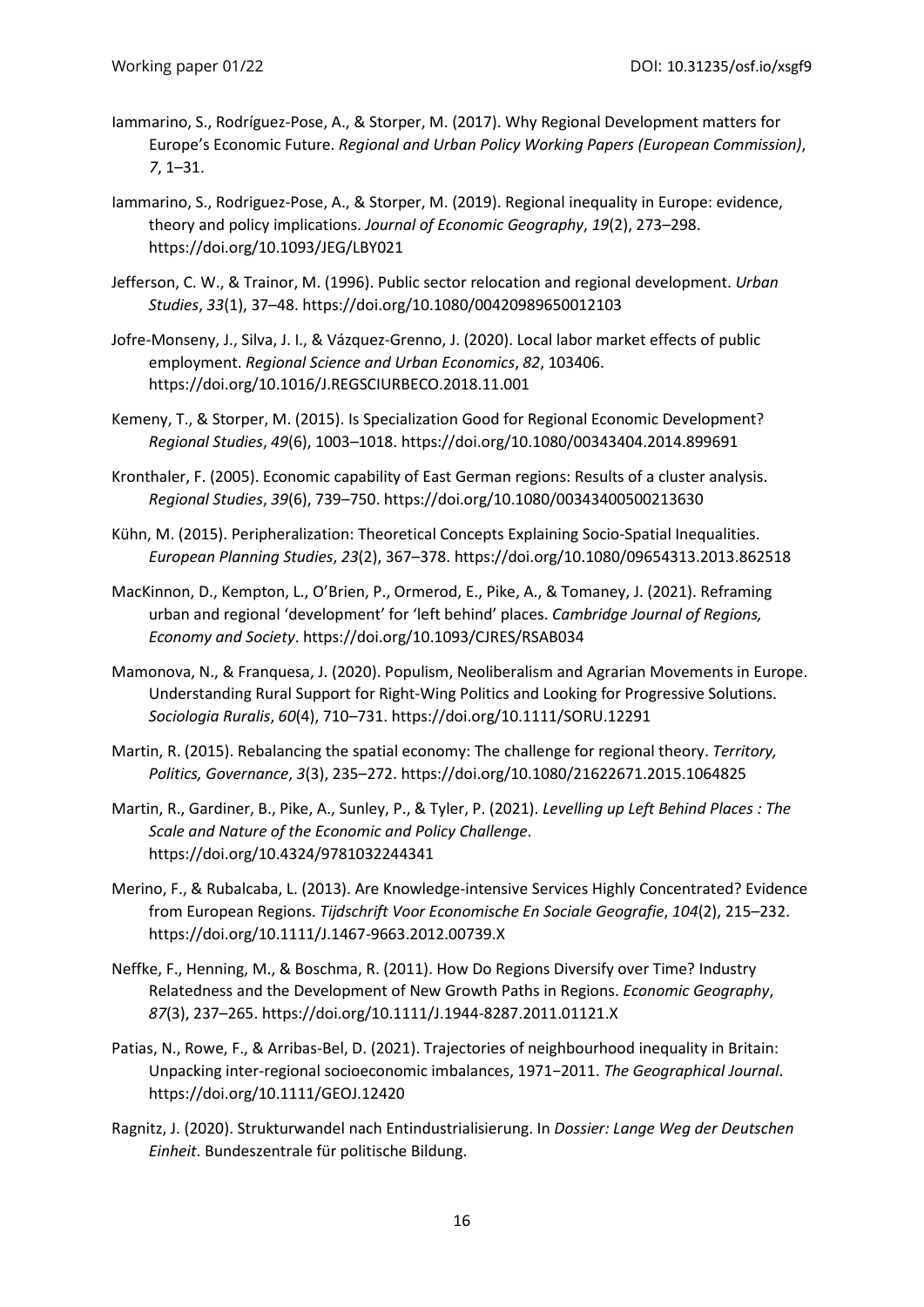- Rodríguez-Pose, A. (2018). The revenge of the places that don't matter (and what to do about it). *Cambridge Journal of Regions, Economy and Society*, *11*(1), 189–209. https://doi.org/10.1093/CJRES/RSX024
- Rosés, J. R., & Wolf, N. (2019). Regional economic development in Europe, 1900-2010: A description of the patterns. In *The Economic Development of Europe's Regions: A Quantitative History since 1900*. Routledge.
- Tyler, P., Evenhuis, E., Martin, R., Sunley, P., & Gardiner, B. (2017). Growing apart? Structural transformation and the uneven development of British cities. *Cambridge Journal of Regions, Economy and Society*, *10*(3), 425–454. https://doi.org/10.1093/cjres/rsx017
- van Neuss, L. (2018). Globalization and deindustrialization in advanced countries. *Structural Change and Economic Dynamics*, *45*, 49–63. https://doi.org/10.1016/J.STRUECO.2018.02.002
- Wei, F., & Knox, P. L. (2014). Neighborhood Change in Metropolitan America, 1990 to 2010. *Urban Affairs Review*, *50*(4), 459–489. https://doi.org/10.1177/1078087413501640